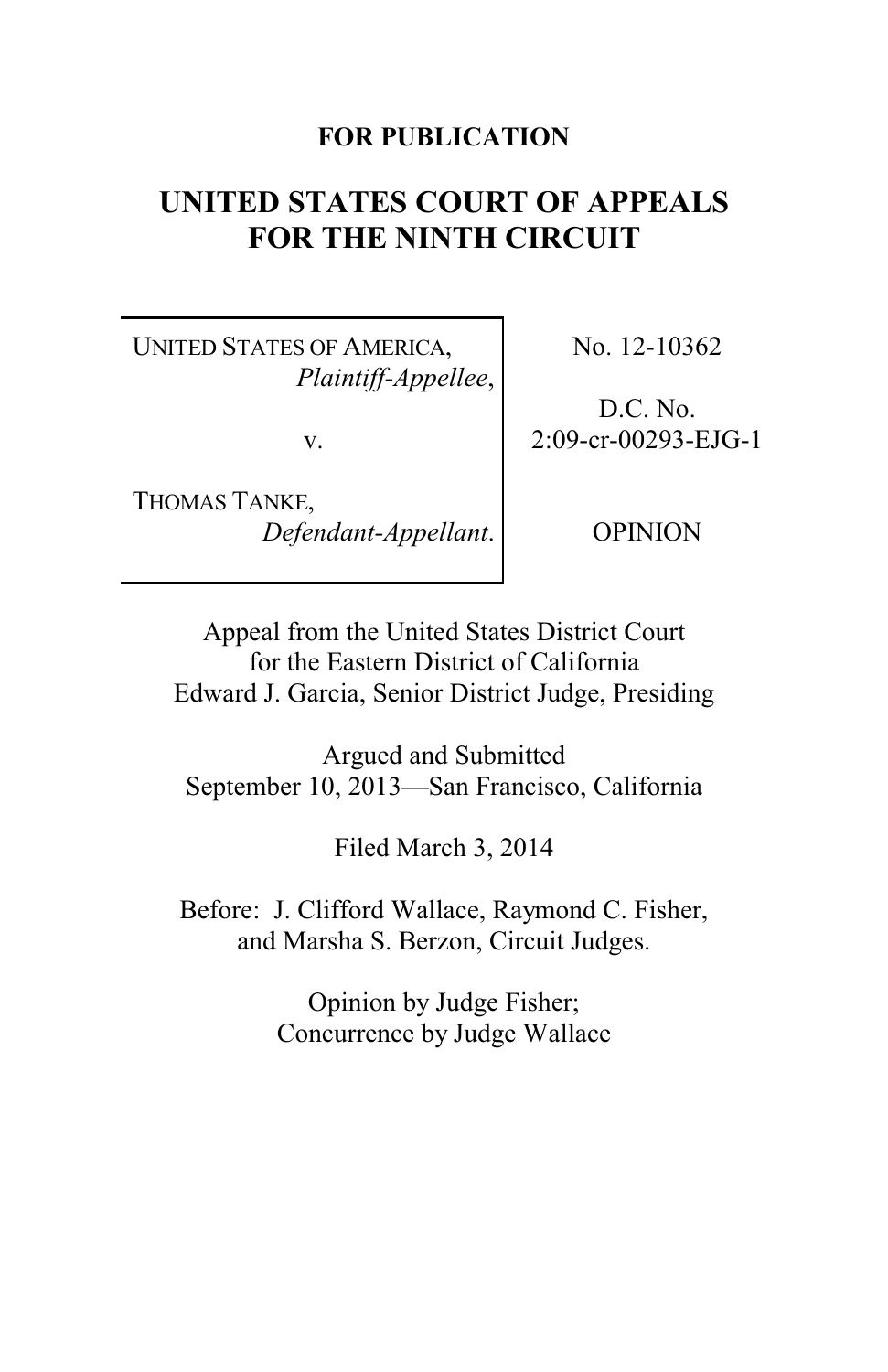# **SUMMARY\***

# **Criminal Law**

Affirming in part and vacating in part the district court's judgment, the panel held that mailings sent to avoid detection or responsibility for a fraudulent scheme fall within the mail fraud statute, 18 U.S.C. § 1341, when they are sent prior to the scheme's completion and that, to determine when a scheme is completed, the court looks to the scope of the scheme as devised by the perpetrator.

The panel affirmed the defendant's mail fraud conviction on count 2 of the indictment because a reasonable jury could have found that the defendant's September 16, 2004, letter was sent before the completion of the embezzlement scheme he devised.

The panel also held that the district court properly applied sentencing enhancements for making a misrepresentation during the course of a bankruptcy proceeding (U.S.S.G.  $§$  2B1.1(b)(9)(B)) and for using sophisticated means  $(U.S.S.G. \S 2B1.1(b)(10)(C)).$ 

In accord with the government's concession, the panel held that the district court plainly erred by including \$44,715.21 in restitution for fraudulent credit card charges and \$1,851.38 in restitution for wage overpayments that were not part of the offenses of conviction and by failing to note the waiver of interest on restitution on the judgment.

**<sup>\*</sup>** This summary constitutes no part of the opinion of the court. It has been prepared by court staff for the convenience of the reader.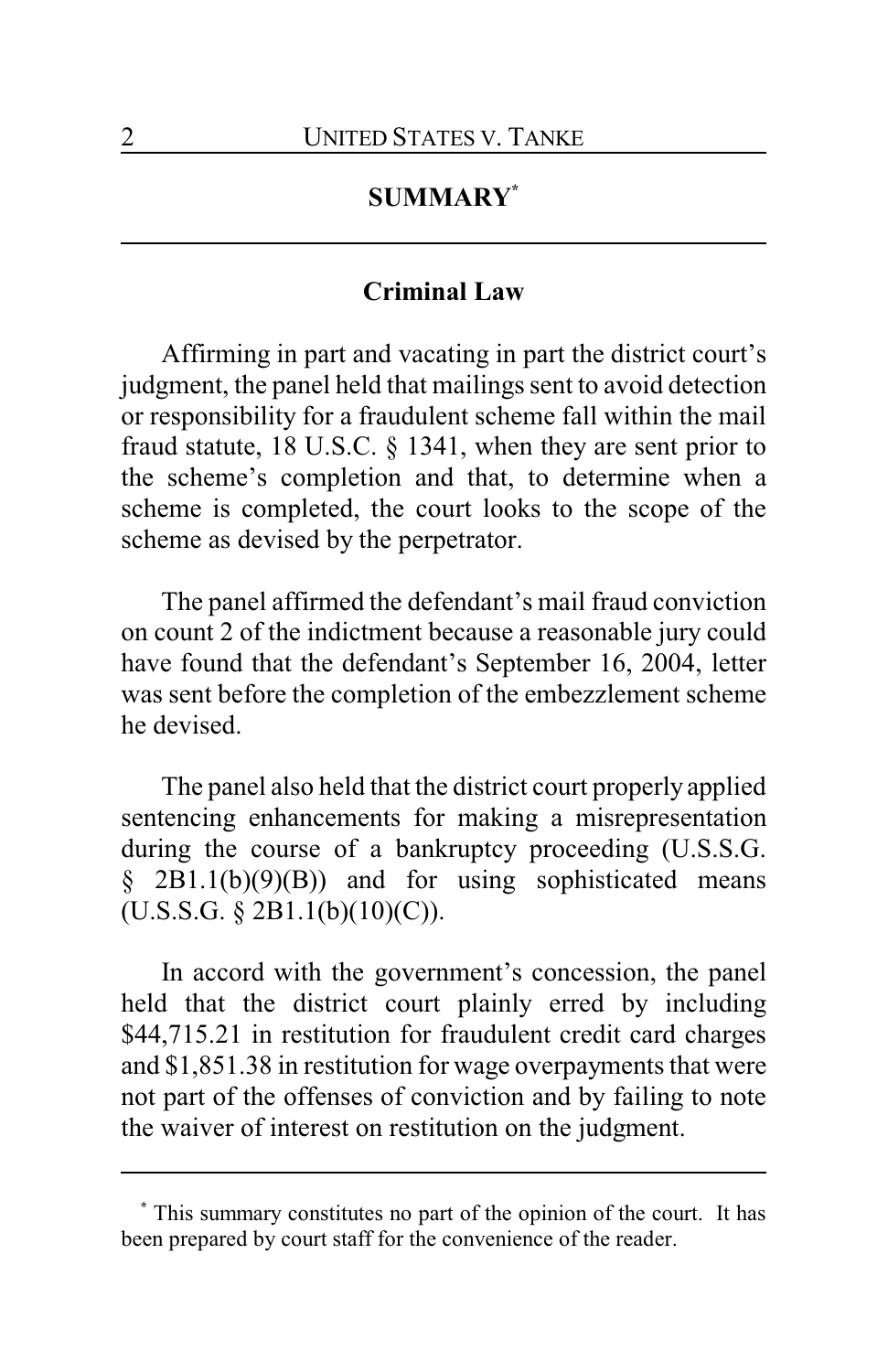Concurring in the majority's judgment, Judge Wallace wrote separately to point out the opinion's limited holding and unnecessary reasoning. He wrote that the majority's narrow focus wrongly implies a "statute of limitations" approach to mail fraud liability, and that the majority incorrectly dismisses the weight of precedent from sister circuits.

### **COUNSEL**

John Balazs (argued), Sacramento, California, for Defendant-Appellant.

Benjamin B. Wagner, United States Attorney, Camil A. Skipper, Appellate Chief, and S. Robert Tice-Raskin (argued), Assistant United States Attorney, Sacramento, California, for Plaintiff-Appellee.

#### **OPINION**

FISHER, Circuit Judge:

We must decide when mailings sent to avoid detection or responsibility for a fraudulent scheme are sent "for the purpose of executing such scheme." 18 U.S.C. § 1341. We hold that such mailings fall within the mail fraud statute when they are sent prior to the scheme's completion and that, to determine when a scheme is completed, we look to the scope of the scheme as devised by the perpetrator. Because a reasonable jury could have found that defendant Thomas Tanke's September 16, 2004 letter was sent before the completion of the embezzlement scheme he devised, we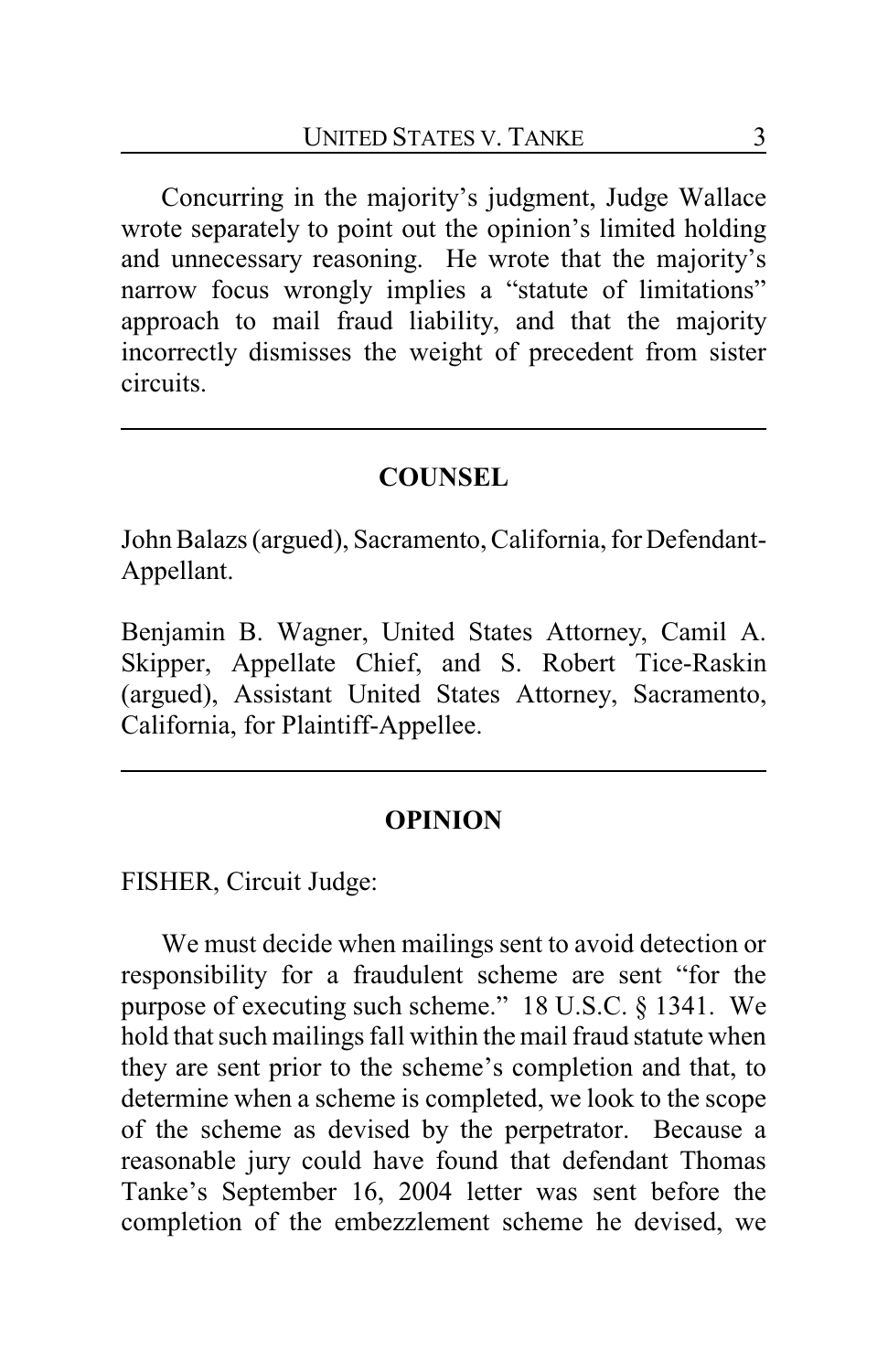affirm his mail fraud conviction on count 2 of the indictment. We also hold that the district court properly applied sentencing enhancements under United States Sentencing Guidelines Manual  $\S 2B1.1(b)(9)(B)$  and  $(b)(10)(C)$ .

# **I. BACKGROUND<sup>1</sup>**

# **A. Tanke's Embezzlement**

Rafael Martin and his family operated two construction businesses, Azteca Construction Company and Construction Equipment Rental and Service (CERS). Defendant Thomas Tanke worked for Azteca between 1999 and 2004, serving as vice president of operations between 2000 and July 2004, with authority to approve or issue checks from Azteca accounts. He was not employed by CERS and had no authority to receive CERS income or pay CERS's obligations. Tanke also maintained his own consulting business, Cedar Creek Associates.

Over a 20-month period, Tanke embezzled more than \$192,000 from Azteca and CERS. From November 2002 through February 2004, Tanke caused the issuance of 21 Azteca checks, totaling \$74,762.82, for his personal expenses. The Azteca checks, most signed by Tanke, were paid to his creditors or businesses he patronized, including General Motors Acceptance Corporation (for an auto lease), Audi Financial Services (financing for an Audi A4 Quattro), Capital One Services (for a credit card), Household Credit Services and HSBC Card Services, Inc. (for a credit card),

**<sup>1</sup>** Because Tanke challenges the sufficiency of the evidence, we recite the facts in the light most favorable to the government. *See United States v. Flyer*, 633 F.3d 911, 917 (9th Cir. 2011).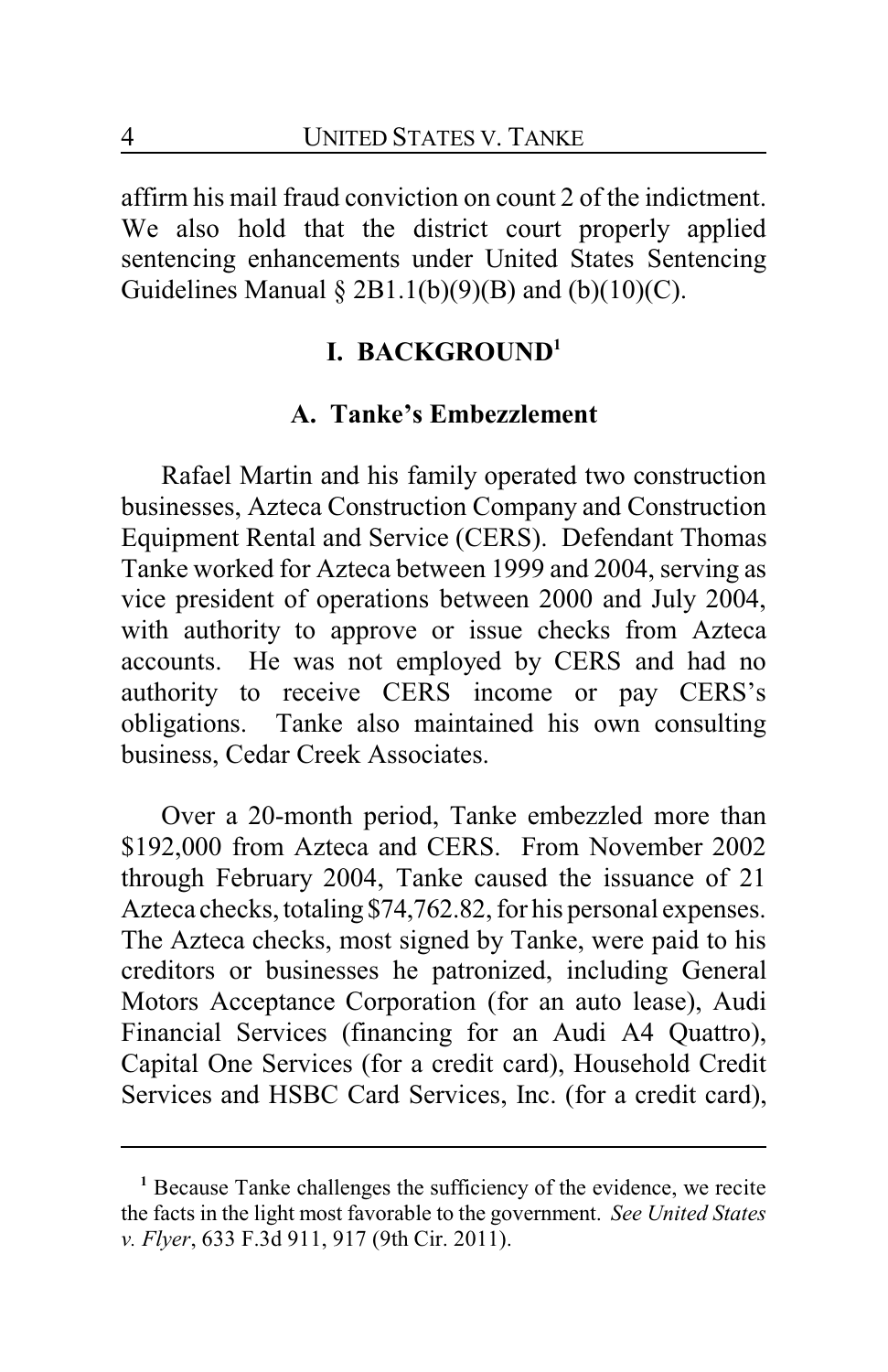Providian National Bank (for a credit card), Onyx Acceptance Corporation (financing for a BMW), Steve Larsen's Wheel Works (a retail bicycle shop) and Kenny G. and Company (a jeweler). Tanke was never authorized to use Azteca checks to pay personal obligations or to pay these specific creditors or businesses.

Tanke falsified records to conceal these payments. He used at least six false invoices to make it appear that the checks were issued for legitimate business expenses. For example, a false invoice from"OnyxCorporation," ostensibly for "[p]igging of lines and testing of all pipe," was actually a \$10,027.92 payment for a BMW Z4. Tanke also falsified carbon copies of checks in Azteca's check register on at least 10 occasions, also to conceal the true nature of the payments. For example, a check made payable to "Providian" (to pay Tanke's personal Providian Visa card) contained no memo notation, whereas the carbon copy falsely stated that the check was paid to "Providian Products" and referenced "02420-0046-M," an existing Azteca job number and cost code.

Between February and July 2004, Tanke also diverted seven checks payable to CERS, Martin and Azteca, totaling \$117,486.25, into his Cedar Creek bank account. The four checks payable to Martin and Azteca had a handwritten endorsement making the check payable to Cedar Creek, a forged signature and a printed endorsement making the check payable to Cedar Creek. The three checks payable to CERS had a printed endorsement making them payable to Cedar Creek.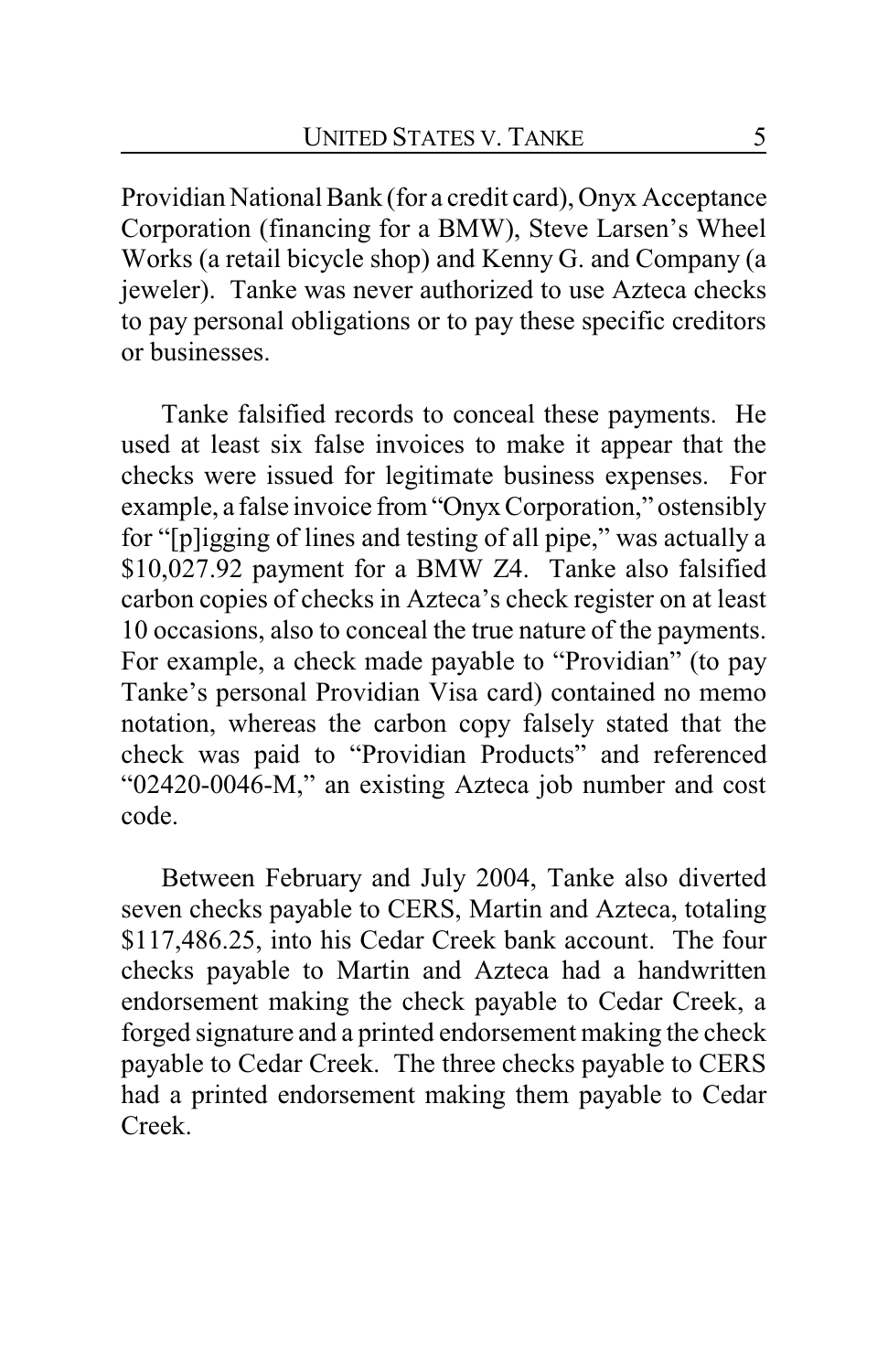# **B. Cedar Creek Cover Story**

Tanke left Azteca in July 2004. It appears that Martin at least suspected Tanke's embezzlement a short time later. In an August 5, 2004 email, Martin asked Tanke about a missing April 2004 check, in the amount of \$39,330, from Southern Quality Trucks to CERS. Tanke responded by email that he did "not have any check from Southern Quality Trucks" and that all checks he had received had been turned over to accounting or used to pay outstanding vendors and debts. In fact, Tanke had long since deposited the check into his Cedar Creek account.

In an August 6 email, Martin told Tanke that he knew the check had been deposited into the Cedar Creek account. In an email response that day, Tanke acknowledged that he had diverted the money into his account, but told Martin that this and similar diversions were legitimate transactions to compensate him for consulting work Cedar Creek had allegedly performed for Azteca and CERS. Tanke's email attached what he claimed were three "very old invoices" from Cedar Creek and asserted that his actions had "ensured that Cedar Creek was paid for these long overdue invoices." In addition to casting the diversions as legitimate payments to Cedar Creek, Tanke's email also used thinly veiled threats to discourage Martin from reporting the matter to authorities. Tanke wrote that this was "purely a 'business issue'" and that he "hope[d Martin would] not try to expand it to anything else." Tanke warned that, if Martin pursued the matter further, he would report Martin to federal and state agencies, writing: "You do not want to see this happen, as it could involve you personally in criminal or civil action that could put you in prison or forfeit all of your personal holdings."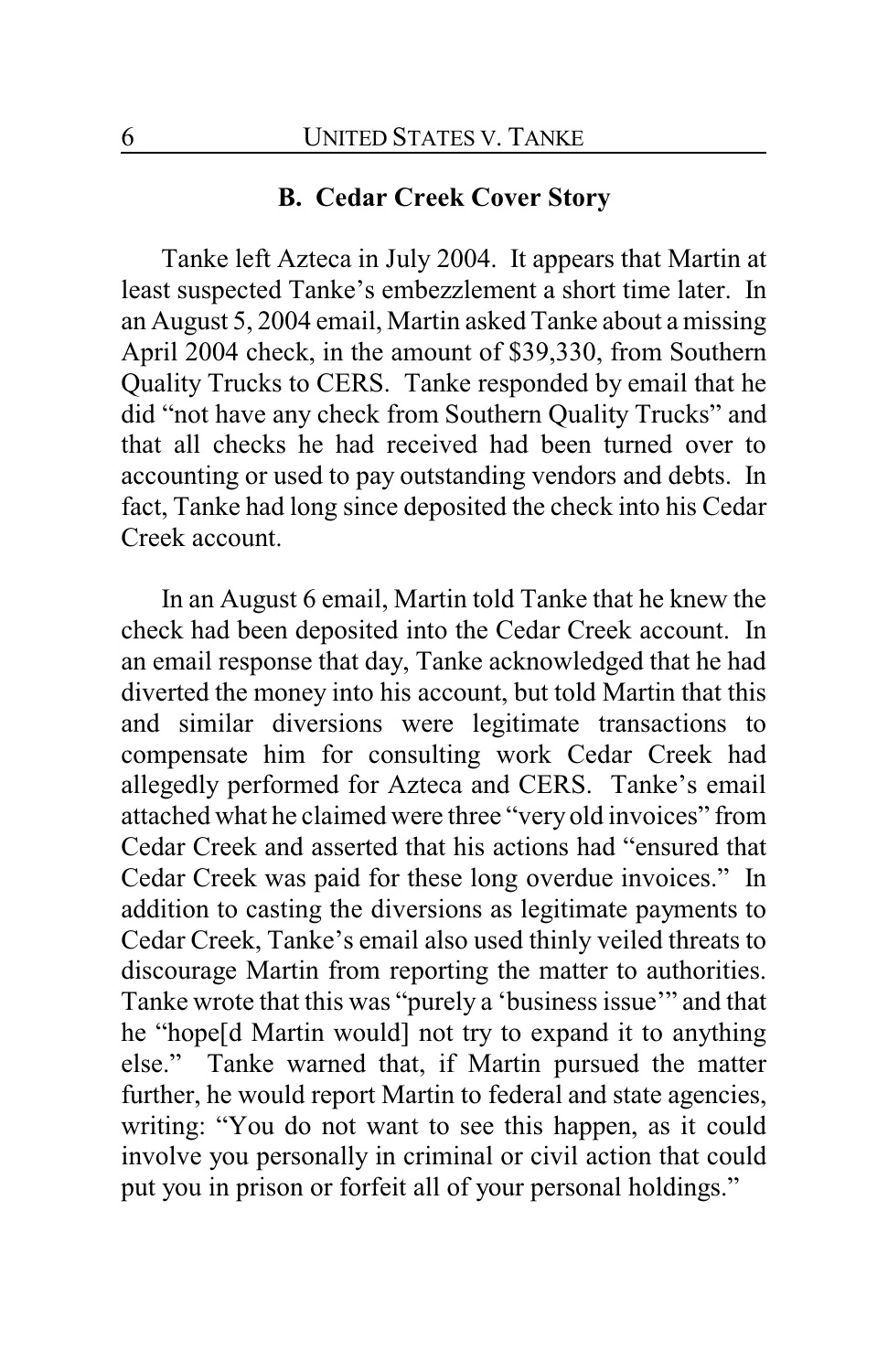On August 17, Tanke emailed Martin that he should have received invoices bymail showing that over \$98,000 was due to Cedar Creek for consulting fees. Tanke noted that Martin had filed documents leading to a hold on the Cedar Creek account and that, if Martin did not lift that hold, he would report Martin's "numerous frauds and false claims" to authorities. Tanke concluded the email by writing: "I just want what has been and is due to me and we can part friends. Please do not force me to take action that will cause you harm."

Martin replied by email on August 18 that the invoices were "not real," that Tanke was a salaried employee who received wages and that Azteca did not owe Tanke or Cedar Creek any consulting fees. Martin added, "[i]n response to your threats, if you ha[d] knowledge of any wrongdoing by Azteca . . . , you should have reported it."

On September 16, Tanke caused a letter to be sent from Cedar Creek to Martin by U.S. mail. This mailing, charged as count 2 of the indictment, stated that Azteca and CERS had previously paid some invoices due to Cedar Creek (again, an apparent reference to Tanke's diversion of checks into his Cedar Creek account) and alleged that Azteca had provided "false information" to Cedar Creek's bank, which resulted in reversal of these payments. The letter enclosed an invoice from Cedar Creek that requested payment for the previous invoices as well as interest, totaling \$159,990.95.

In a letter dated September 23, Martin rejected the new invoice and stated that Azteca had never paid any of the previous fictitious invoices either. Martin later testified at trial that Cedar Creek did not perform any of the claimed services reflected on the September 16 Cedar Creek invoice.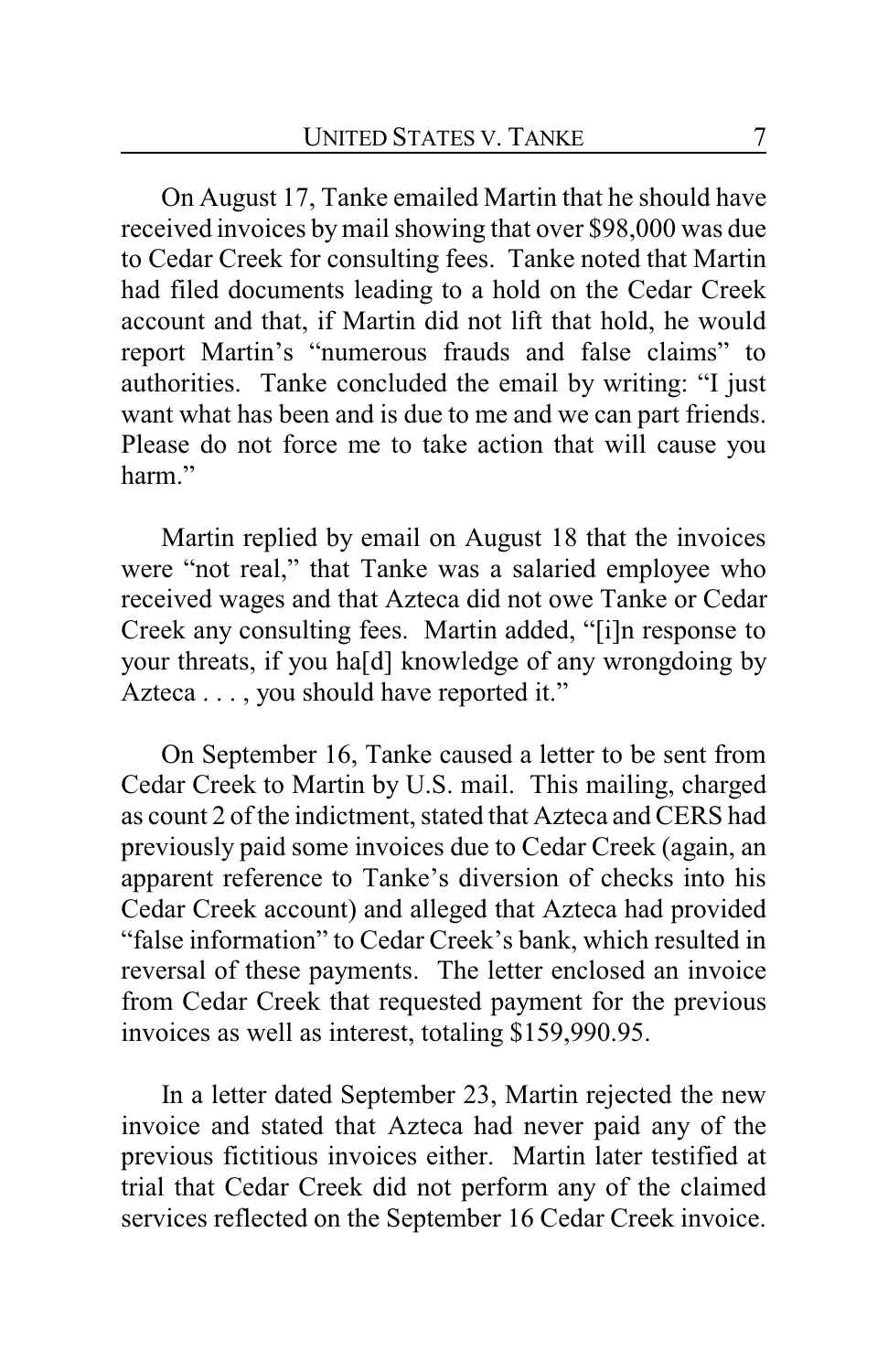He also testified that neither Tanke nor Cedar Creek had ever consulted for CERS.

### **C. Criminal Proceedings**

In 2009, a grand jury indicted Tanke on five counts of bank fraud, for violation of 18 U.S.C. § 1344, and two counts of mail fraud, for violation of 18 U.S.C. § 1341. The first mail fraud count, charged as count 1 of the indictment, was for a July 22, 2004 check from Industrial Tractor Co. to CERS for approximately \$33,000, delivered via Federal Express from South Carolina to California. Tanke does not challenge his conviction on count 1. The second mail fraud count, charged as count 2 of the indictment, was for the September 16, 2004 mailing.

A jury found Tanke guilty on all counts, and the district court sentenced him to 70 months' imprisonment, 60 months' supervised release and \$243,403.96 in restitution. The Sentencing Guidelines range of 70–87 months reflected a 2 level enhancement for use of sophisticated means and another 2-level enhancement for misrepresentation or fraud during the course of a bankruptcy proceeding.

#### **II. DISCUSSION**

Tanke raises five issues on appeal. He contends that (1) there was insufficient evidence to support his mail fraud conviction on count 2 of the indictment; (2) the district court erred by imposing a 2-level enhancement for making a misrepresentation during a bankruptcy proceeding; (3) the district court erred by imposing a 2-level enhancement for sophisticated means; (4) the district court erred by including \$44,715.21 in restitution for credit card charges that were not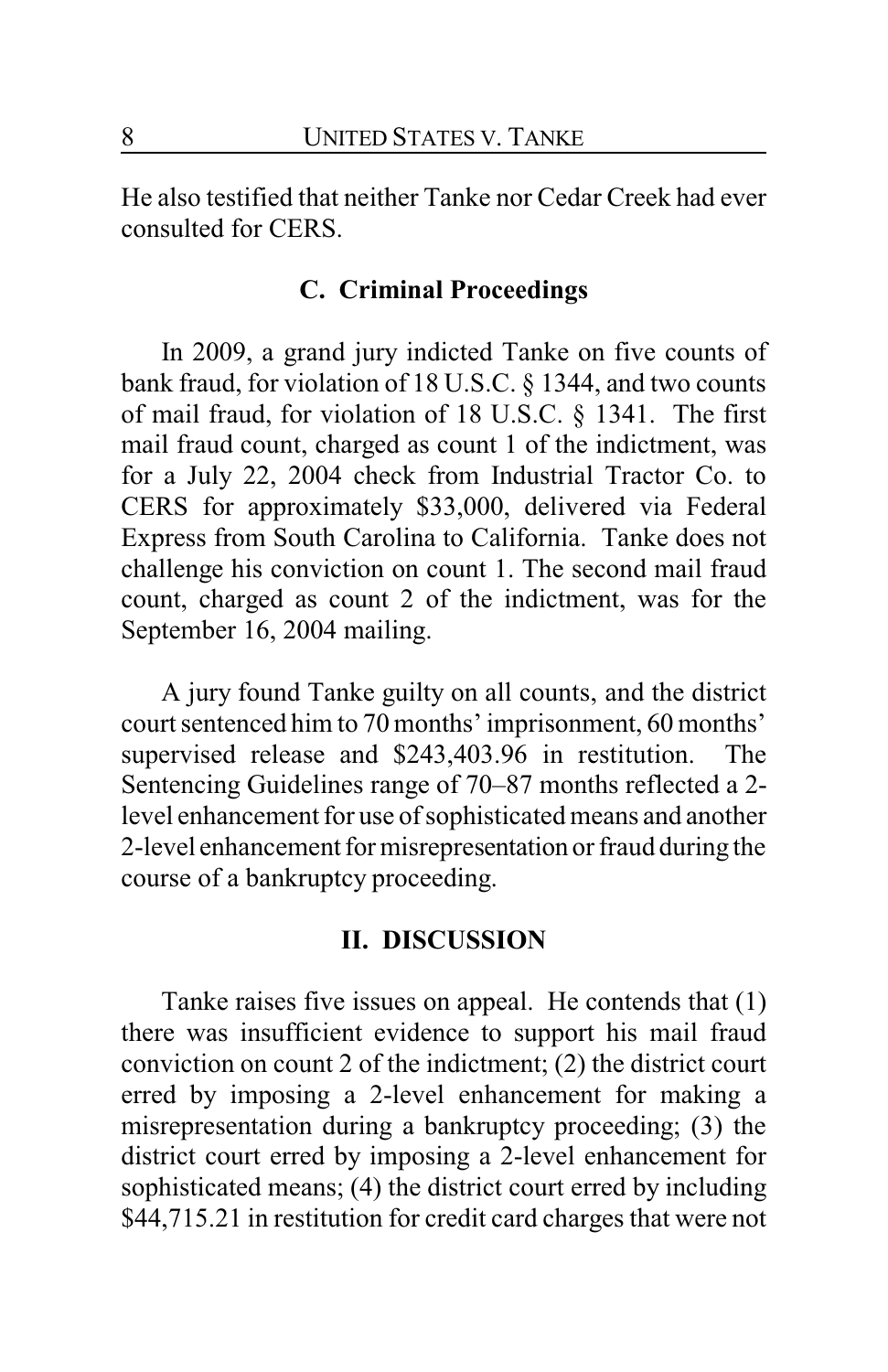part of the offenses of conviction; and (5) the judgment should be amended to show that interest on the restitution award was waived. The government concedes error on the fourth and fifth issues but urges us to affirm on the first three issues, which we address in turn. We have jurisdiction under 28 U.S.C. § 1291.

#### **A. Mail Fraud**

Tanke argues that the evidence is insufficient to sustain his conviction on count 2. He argues that the September 16, 2004 letter was not "for the purpose of executing" his fraudulent scheme, as 18 U.S.C. § 1341 requires, because it was mailed after he had received all of the money from the embezzlement scheme, Martin had uncovered the fraud and the scheme had been completed. We review claims of insufficient evidence under *Jackson v. Virginia*, 443 U.S. 307, 319 (1979). Such a challenge can succeed only if, viewing the evidence in the light most favorable to the prosecution, no rational trier of fact could have found the essential elements of the crime beyond a reasonable doubt. *See Flyer*, 633 F.3d at 917.

### **1.**

When do mailings sent to facilitate concealment of a fraudulent scheme – to avoid detection, prosecution or conviction – fall within the federal mail fraud statute?**<sup>2</sup>** The

<sup>&</sup>lt;sup>2</sup> "The federal mail fraud statute does not purport to reach all frauds, but only those limited instances in which the use of the mails is a part of the execution of the fraud, leaving all other cases to be dealt with by appropriate state law." *Kann v. United States*, 323 U.S. 88, 95 (1944). Consequently, "there is reason to be scrupulous in reviewing the evidence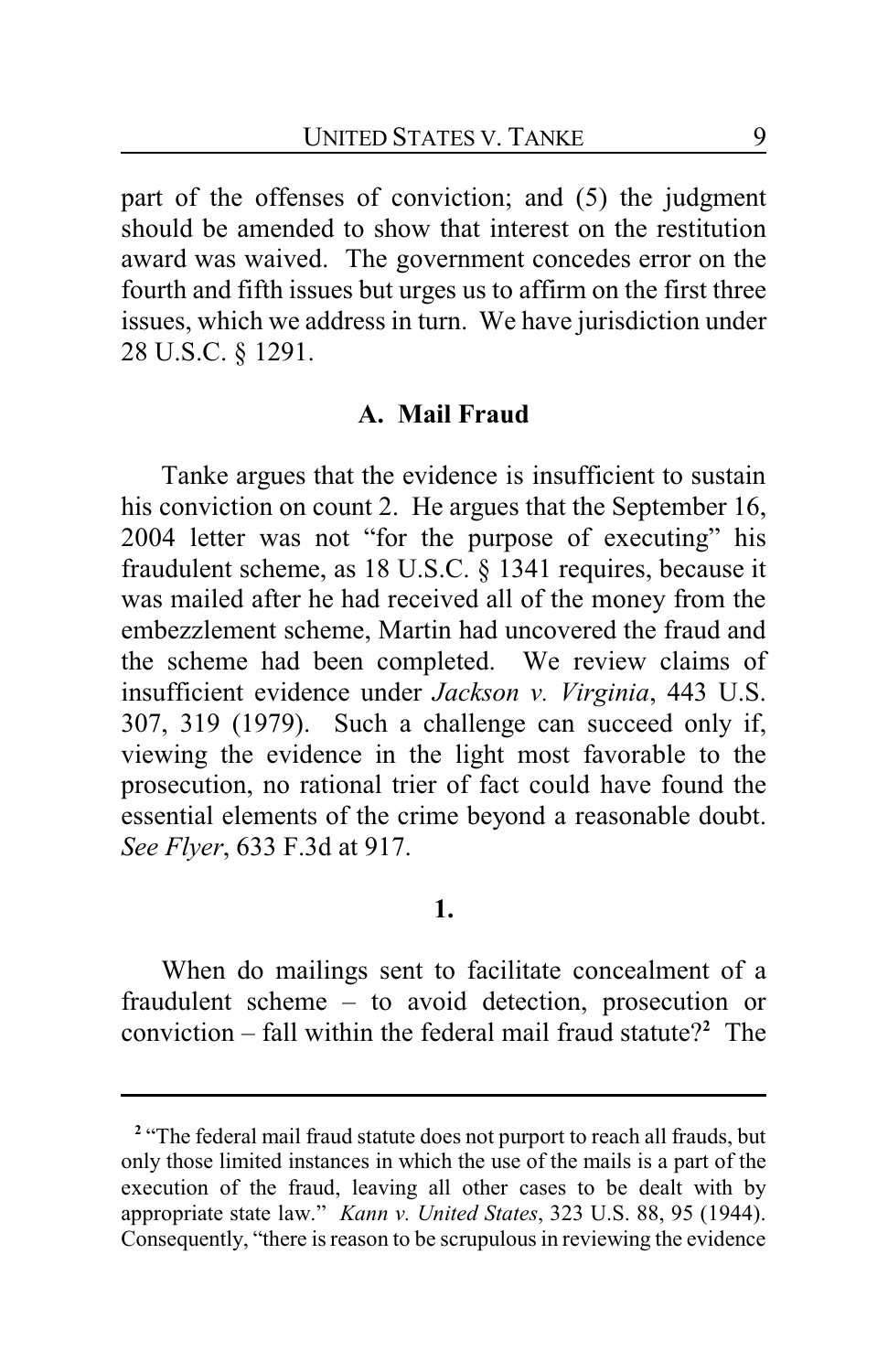statute makes it unlawful to *devise* a scheme to defraud and then to use the mails *for the purpose of executing* such scheme:

> Whoever, *having devised or intending to devise any scheme or artifice to defraud, or for obtaining money or property by means of false or fraudulent pretenses, representations, or promises*, or to sell, dispose of, loan, exchange, alter, give away, distribute, supply, or furnish or procure for unlawful use any counterfeit or spurious coin, obligation, security, or other article, or anything represented to be or intimated or held out to be such counterfeit or spurious article, *for the purpose of executing such scheme or artifice or attempting so to do*, places in any post office or authorized depository for mail matter, any matter or thing whatever to be sent or delivered by the Postal Service, or deposits or causes to be deposited any matter or thing whatever to be sent or delivered by anyprivate or commercial interstate carrier, or takes or receives therefrom, any such matter or thing, or knowingly causes to be delivered by mail or such carrier according to the direction thereon, or at the place at which it is directed to be delivered by the person to whom it is addressed, any such matter or thing, shall be fined under this title or imprisoned not more than 20 years, or both.

to assure that the mailing element is adequately proven." *United States v. Lo*, 231 F.3d 471, 477 (9th Cir. 2000).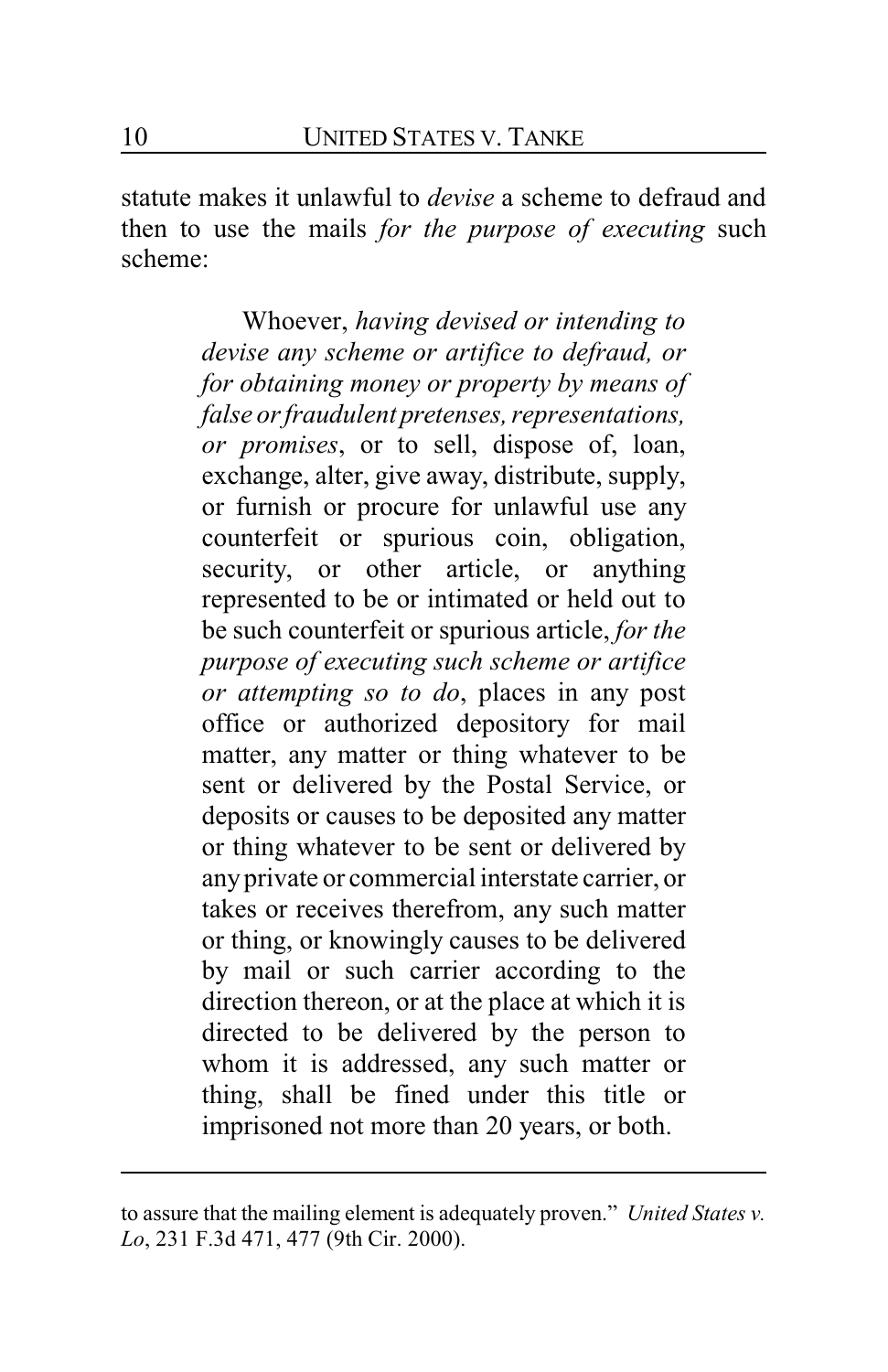18 U.S.C. § 1341 (emphasis added). Accordingly, we have held that mail fraud includes two elements: "first, the government must prove that a defendant devised or intended to devise a scheme to defraud a victim of his money or property; second, it must prove that in executing the scheme, the defendant made use of or caused the use of the mails." *Lo*, 231 F.3d at 475.

In deciding when mailings designed to avoid detection or responsibility for a fraudulent scheme fall within the mail fraud statute, we begin with the general principle that the mailing must be sent "*prior* to the scheme's completion." *United States v. Lane*, 474 U.S. 438, 453 (1986) (emphasis in original). But when is a scheme complete?

A partial answer is that it plainly does not end before the perpetrator has obtained money or property from the victims. Thus, before proceeds of the fraud have been obtained, a mailing need only in some way further the scheme, as mailings designed to avoid detection or responsibility clearly do.

Once proceeds of the fraud have been obtained, it is harder to say when a scheme ends. The only easy case is that of an ongoing scheme, in which the perpetrator has received some of the proceeds of the fraud but expects to receive additional proceeds of the fraud in the future. It is well settled that mailings sent in the midst of such a scheme, including those designed to avoid detection or responsibility, fall within the statute. *See Schmuck v. United States*, 489 U.S. 705, 711–12, 714 (1989); *United States v. Jinian*, 725 F.3d 954, 962–63 (9th Cir. 2013); *Sun Sav. &Loan Ass'n v. Dierdorff*, 825 F.2d 187, 196 (9th Cir. 1987); *United States v. Price*, 623 F.2d 587, 590 & n.2, 593 (9th Cir. 1980),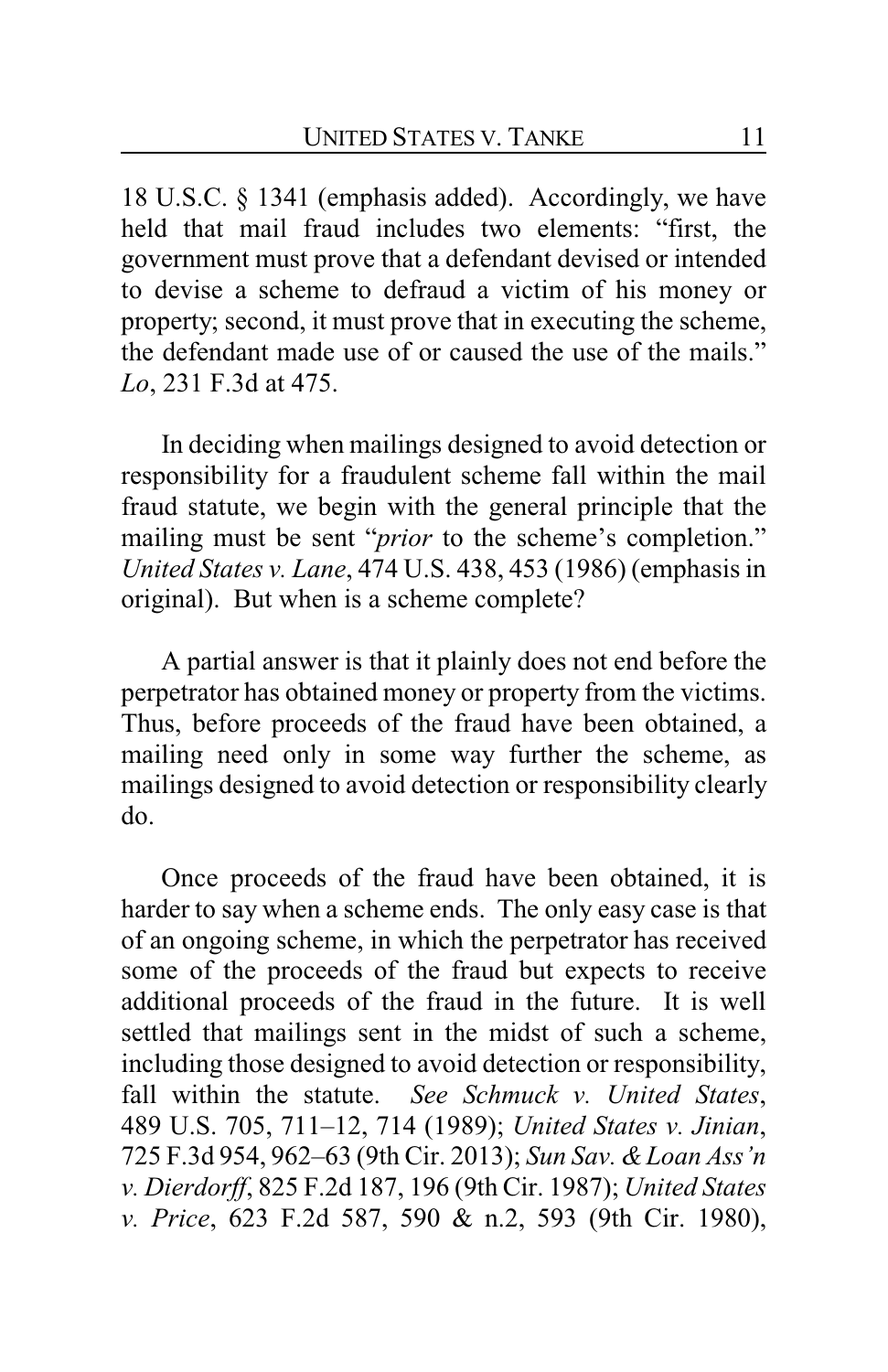*overruled on other grounds by United States v. De Bright*, 730 F.2d 1255 (9th Cir. 1984).

The more difficult cases are those in which *all* the intended proceeds of the scheme have been obtained, but the perpetrator uses the mails to avoid detection or responsibility for the scheme. To determine whether such mailings occurred before or after the scheme's completion, we have to establish when the scheme ended. To do so, we have to look to the scope of the scheme *as devised* by the perpetrator.

In *United States v. Sampson*, 371 U.S. 75 (1962), for example, the defendants were charged with mail fraud based on letters they sent to their victims after they obtained the victims' money. *See id.* at 78–79. The letters were designed to lull the victims into a false sense of security in order to postpone their ultimate complaint to authorities. *See id.* at 78. The district court said there could be no liability because the letters were sent after the money was received, but the Supreme Court disagreed. *See id.* at 79. The Court explained that the question was not whether the money had been obtained but whether the defendants' plan had been fully executed. *See id.* at 80. The Court held that the defendants' scheme had not been fully executed at the time the letters were sent because the scheme had contemplated lulling activities from the start:

> [T]he indictment in this case alleged that the defendants' scheme *contemplated from the start* the commission of fraudulent activities which were to be and actually were carried out both before and after the money was obtained from the victims. The indictment specifically alleged that the signed copies of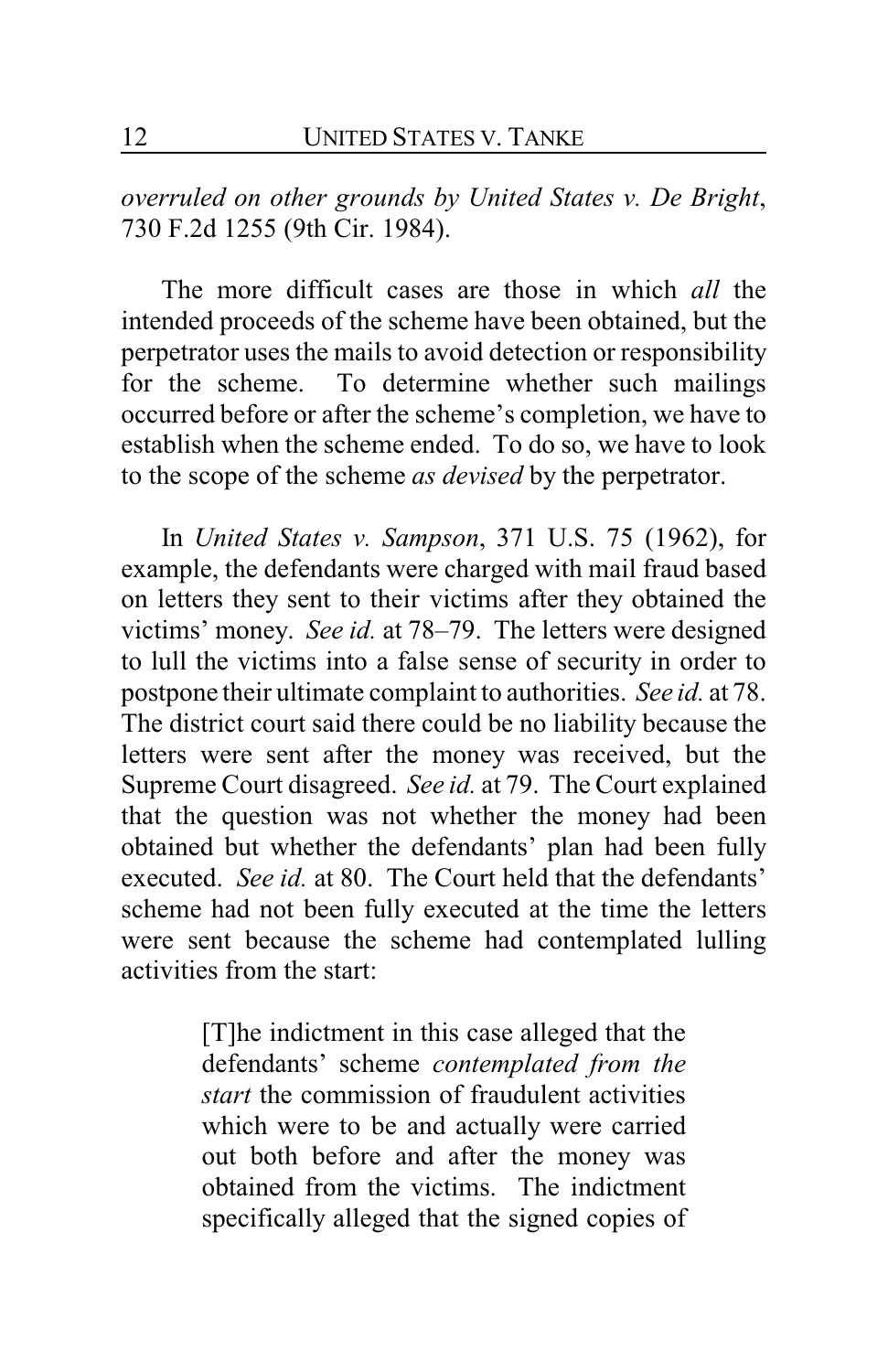the accepted applications and the covering letters were mailed by the defendants to the victims for the purpose of lulling them by assurances that the promised services would be performed. We cannot hold that such a *deliberate and planned* use of the United States mails by defendants engaged in a nationwide, fraudulent scheme *in pursuance of a previously formulated plan* could not, if established by evidence, be found by a jury under proper instructions to be "for the purpose of executing" a scheme within the meaning of the mail fraud statute.

*Id.* at 80–81 (emphasis added).

We applied the same principle in *United States v. Lazarenko*, 564 F.3d 1026 (9th Cir. 2009). The defendant, a Ukranian politician, engaged in a series of fraudulent business transactions that netted him millions of dollars. *See id.* at 1029. By 1994, the defendant had obtained the proceeds from the scheme and concealed them in bank accounts in Switzerland and the Bahamas. *See id.* at 1036. Some years later, in 1997 and 1998, the defendant transferred the money to banks in California to hide his fraudulent activity as he sought political office. *See id.* We held that the 1997 and 1998 transfers fell outside the wire fraud statute because, in the absence of any evidence that subsequent transfers were part of the scheme as it was originally conceived, the scheme had been completed in 1994:

> Under the facts of this case, we conclude no rational trier of fact could find that these transfers in 1997 and 1998 were "in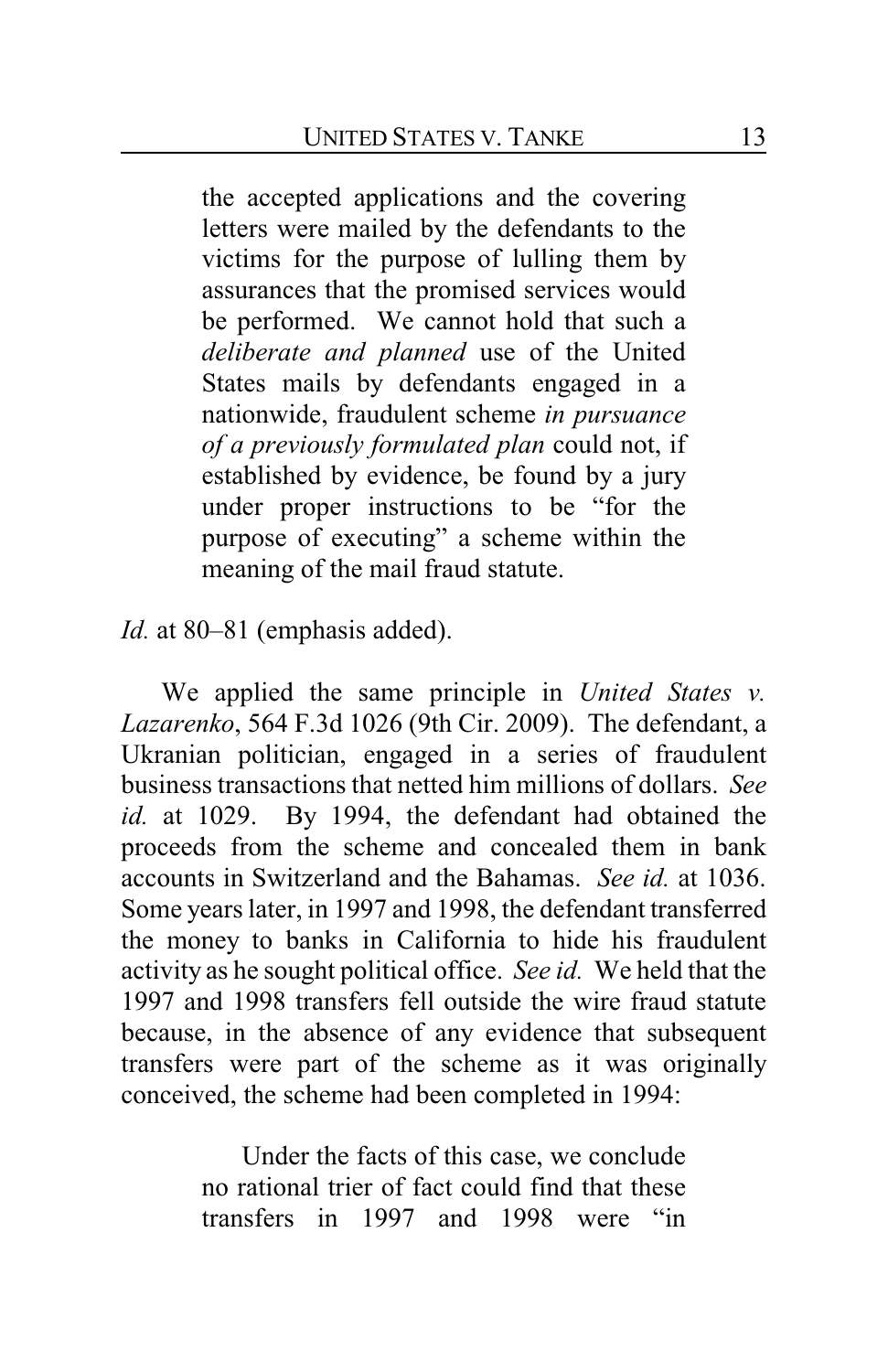furtherance" of the Naukovy fraud, which centered on allegedly shady agricultural and personal purchases. The fraudulent activity was completed, and the money concealed, in 1994, when the money reached Lazarenko's control and he deposited it into coded bank accounts where it remained for three years. Subsequent transfers were not part of the scheme as it was originally conceived. *Cf. Lo*, 231 F.3d at 478. Nothing in the evidence supports an inference, let alone a conviction, on the grounds that the transfers were simply a delayed link in the fraudulent chain.

*Id.* at 1037.**<sup>3</sup>**

These cases teach that mailings designed to avoid detection or responsibility for a fraudulent scheme fall within the mail fraud statute when they are sent prior to the scheme's completion and that the scope of the scheme *as devised* by the perpetrator determines when that scheme is completed. If the scheme, as conceived by the perpetrator, has been fully executed, then the mailing, even if sent to facilitate concealment of the scheme, falls outside the statute.

We recognize that some would extend liability further, as the government urges us to do here. Some courts appear to require only that the mails are used to avoid detection or responsibility for the fraud, irrespective of whether the mailings postdate completion of the scheme. *See United*

<sup>&</sup>lt;sup>3</sup> "It is well settled that cases construing the mail fraud and wire fraud statutes are applicable to either." *United States v. Shipsey*, 363 F.3d 962, 971 n.10 (9th Cir. 2004).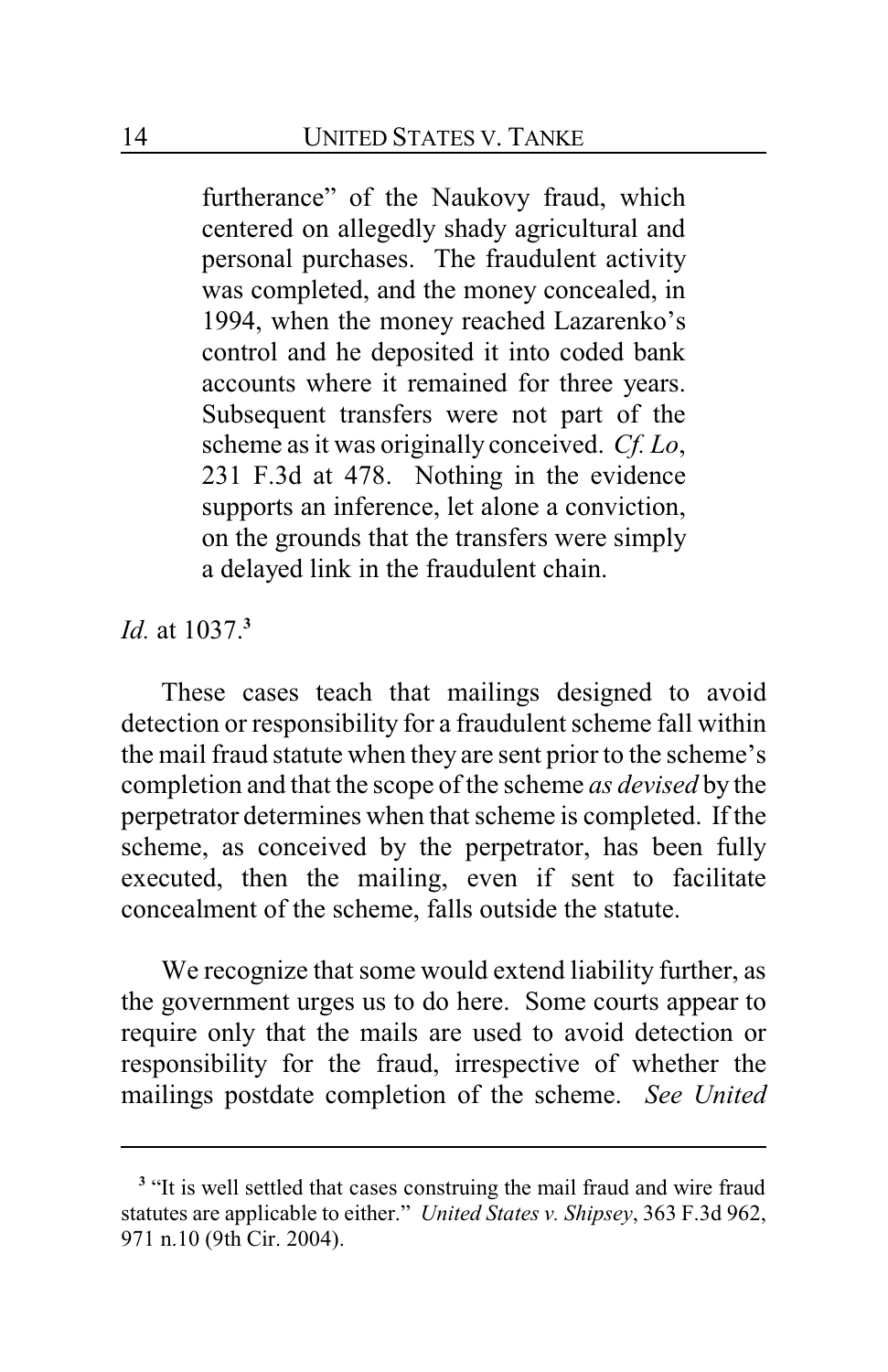*States v. Lopez*, 71 F.3d 954, 961–62 (1st Cir. 1995), *abrogated on other grounds by United States v. Wells*, 519 U.S. 482 (1997); *United States v. Young*, 955 F.2d 99, 108 (1st Cir. 1992). Because such a rule would be inconsistent with *Sampson* and *Lazarenko*, and contrary to *Lane*'s requirement that the use of the mails take place "*prior* to the scheme's completion," 474 U.S. at 453 (emphasis in original), we decline to follow that approach.

Other courts, relying on "the self-evident proposition that the aim of virtually all criminal actors, including those who commit mail fraud, is not only to accomplish their criminal goals, but also to escape detection and liability for these misdeeds," would appear to make avoiding detection and prosecution an implicit component of every scheme to defraud. *United States v. Hoffman*, 229 F. App'x 157, 158 (3d Cir. 2007) (unpublished). *Hoffman*'s suggestion, that every scheme to defraud inherently includes taking any necessary step to avoid detection and prosecution, has intuitive appeal. But it is in tension with *Sampson*, which required an *actual and specific* plan to conceal, not a generalized one that could be inferred from the mere existence of a fraudulent scheme. *See* 371 U.S. at 80–81. Nor do we see how that approach could be reconciled with the outcome in *Lazarenko*. Under *Sampson* and *Lazarenko*, it cannot be enough that the scheme included a general desire not to get caught; the government must be required to prove, at a minimum, that the already conceived scheme included a *specific* plan for evading detection.

Under *Hoffman*, moreover, no scheme to defraud would ever end so long as the perpetrator could take some action to avoid detection, prosecution or conviction because any such action would be treated as carrying out an implicit plan to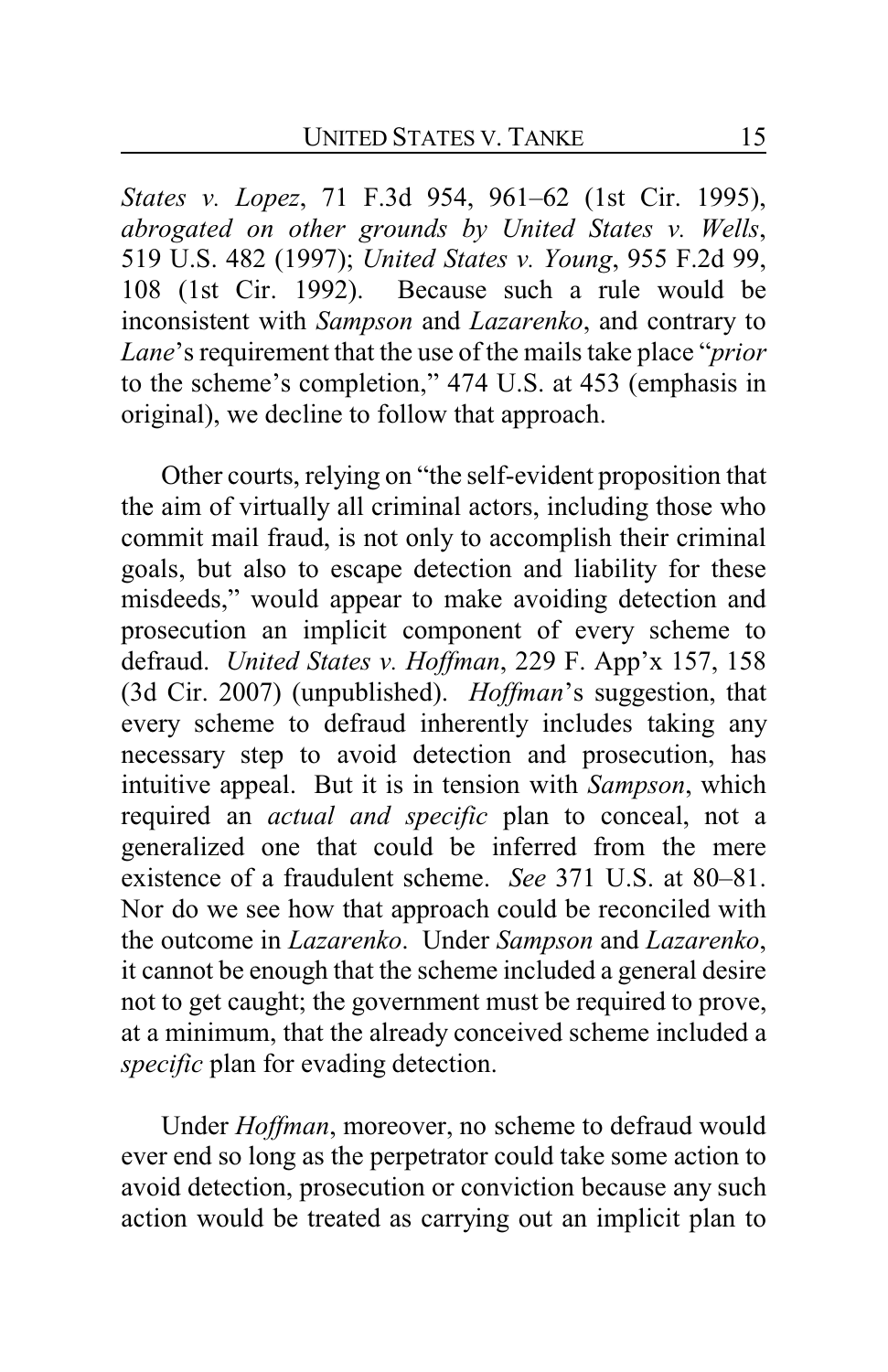conceal that was part of the scheme from the outset. Such open-ended liability is of great concern, as we recognized in *Lazarenko*:

> If the government's theory were correct, then it would be possible for an ordinary fraud to be converted into wire fraud simply by the perpetrator picking up the telephone three years later and asking a friend if he can store some fraudulently-obtained property in his garage before the police execute a search warrant or later taking the proceeds of fraud and transferring them to another bank. The government's theoryextends an already broad statute too far.

564 F.3d at 1037. As the Supreme Court cautioned in *Grunewald v. United States*, 353 U.S. 391 (1957), albeit in the conspiracy context:

> [A]fter the central criminal purposes of a conspiracy have been attained, a subsidiary conspiracy to conceal may not be implied from circumstantial evidence showing merely that the conspiracy was kept a secret and that the conspirators took care to cover up their crime in order to escape detection and punishment. . . . [A]llowing such a conspiracy to conceal to be inferred or implied from mere overt acts of concealment would result in a great widening of the scope of conspiracy prosecutions, since it would extend the life of a conspiracy indefinitely. Acts of covering up, even though done in the context of a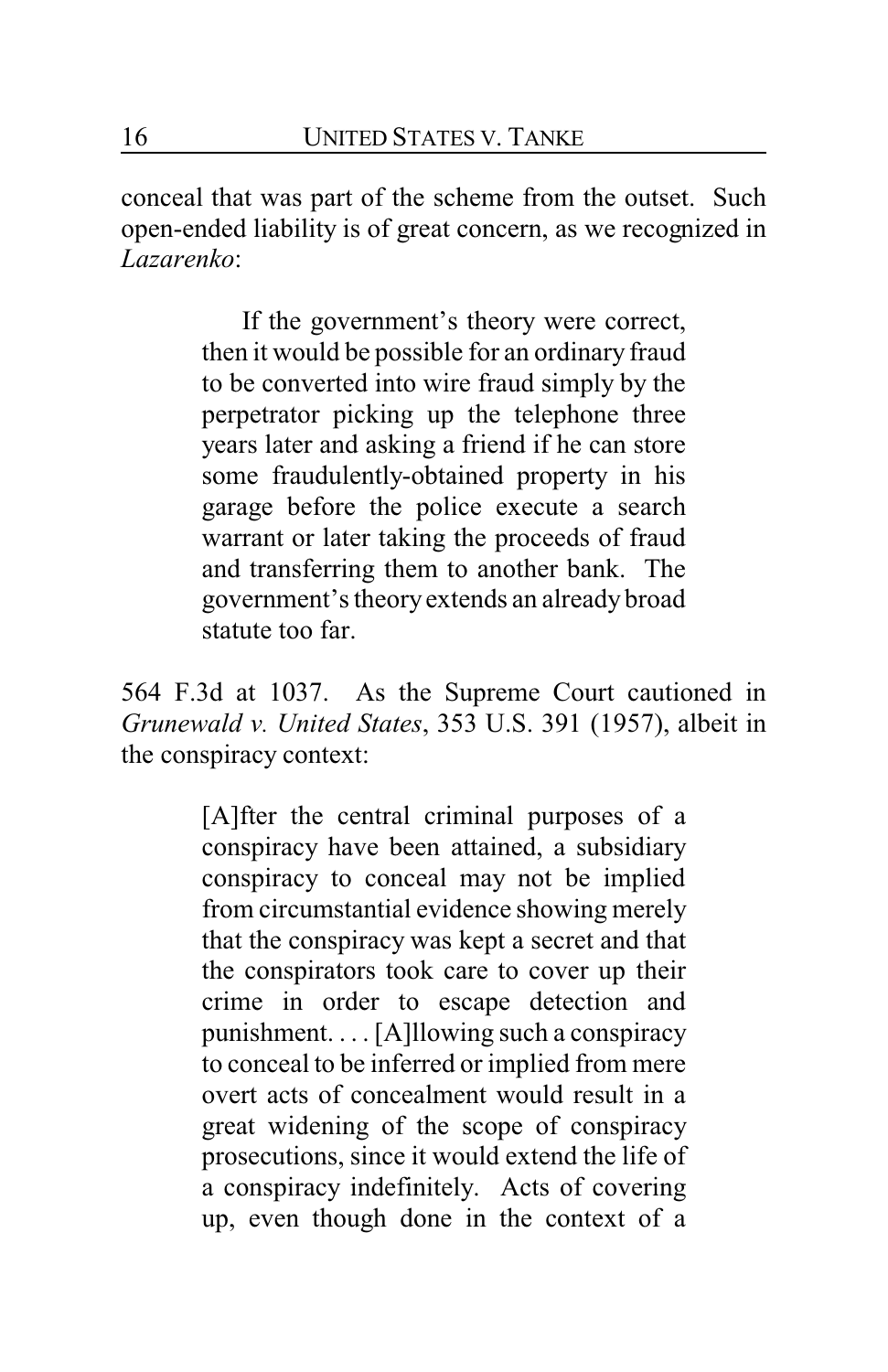mutually understood need for secrecy, cannot themselves constitute proof that concealment of the crime after its commission was part of the initial agreement among the conspirators. For every conspiracy is by its very nature secret; a case can hardly be supposed where men concert together for crime and advertise their purpose to the world. And again, every conspiracy will inevitably be followed by actions taken to cover the conspirators' traces. Sanctioning the Government's theory would for all practical purposes wipe out the statute of limitations in conspiracy cases . . . .

. . . .

. . . We cannot accede to the proposition that the duration of a conspiracy can be indefinitely lengthened merely because the conspiracy is kept a secret, and merely because the conspirators take steps to bury their traces, in order to avoid detection and punishment after the central criminal purpose has been accomplished.

*Id.* at 401–02, 405; *see also Lutwak v. United States*, 344 U.S. 604, 616 (1953) (distinguishing between an actual "agreement to conceal" and "an afterthought by the conspirator for the purpose of covering up").

Because the government's theory here would authorize *new* charges, rather than merely belated charges, it is arguably even more troubling than the theory proposed by the government in *Grunewald*. In the conspiracy context,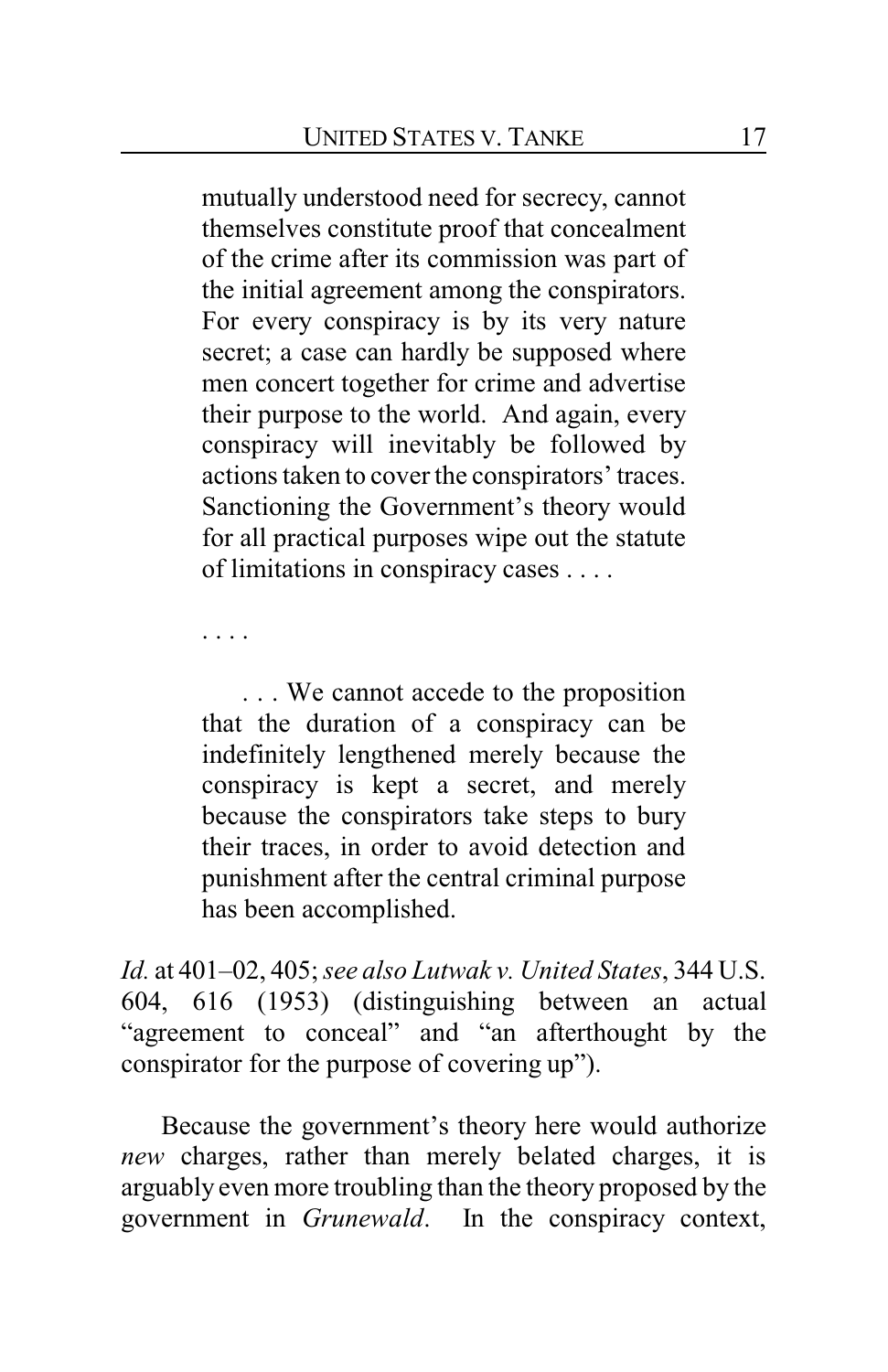recognizing an implied agreement to conceal would only extend the limitations period; the same charges could be brought, albeit later. In the mail fraud context, however, recognizing an implied scheme to conceal would not only extend the limitations period but also give rise to *an additional crime* every time the mails were used to execute that scheme. That is, because the "scheme" would be said to continue after the embezzlement was completed, the period during which *additional substantive crimes* could be committed would also be indefinitely extended. The theory broadens substantive liability *and* extends the limitations period.

In sum, we hold that mailings designed to avoid detection or responsibility for a fraudulent scheme fall within the mail fraud statute when they are sent before the scheme is completed. To determine when a scheme ends, we look to the scope of the scheme as devised by the perpetrator.

A scheme may be devised over time, however. Not every perpetrator "deliberately plan[s] and devise[s] a well-integrated, long-range, and effective scheme" from the outset. *Sampson*, 371 U.S. at 77. Allowance must be made for the reality that embezzlements and other schemes to defraud are often open-ended, opportunistic enterprises. They may evolve over time, contemplate no fixed end date or adapt to changed circumstances. Just as *Lopez*, *Young* and *Hoffman* suggest too expansive a reading of the mail fraud statute by covering any acts of concealment regardless of when they occur, it would be overly restrictive to look only at the scope of the plan as it was *originally* conceived. Lines will have to be drawn between cases in which acts of concealment can fairly be seen as part of the perpetrator's evolving plan devised during the life of the scheme and acts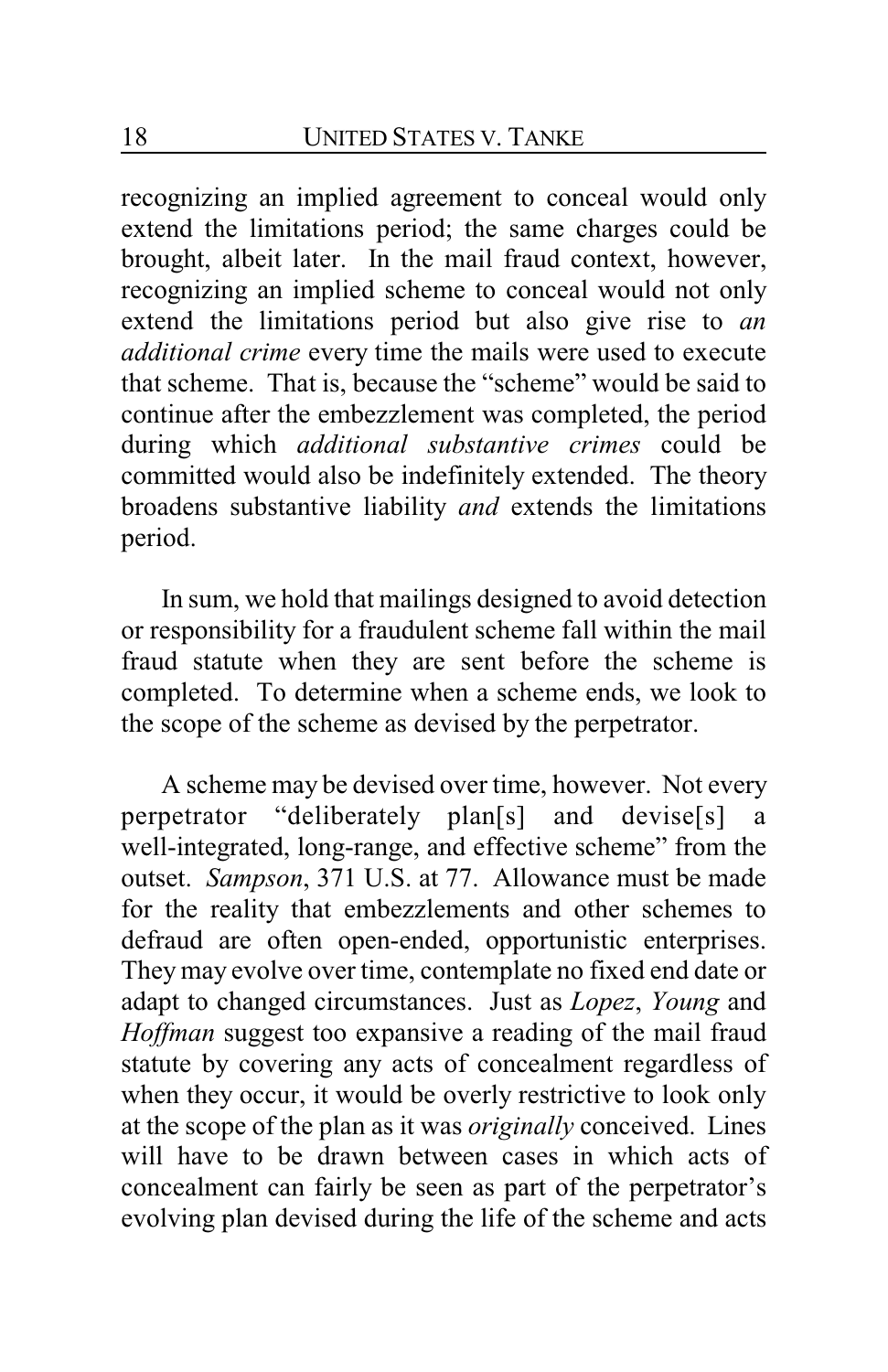of concealment that must be viewed as an after-the-fact event, as in *Lazarenko*. *Cf. Grunewald*, 353 U.S. at 405 (making "a vital distinction . . . between acts of concealment done in furtherance of the *main* criminal objectives of the conspiracy, and acts of concealment done after the central objectives have been attained, for the purpose only of covering up after the crime").

#### **2.**

Applying these principles here, we conclude that a reasonable jury could have found that Tanke sent the September 16 letter prior to the scheme's completion. To be sure, one reasonable inference from the facts is that the fraudulent scheme, as Tanke conceived it, was fully executed by July 2004, when he obtained the last of the proceeds of his embezzlement and terminated his employment with Azteca. A jury could have found that the scheme ended at that time, and that the efforts Tanke later made to intimidate Martin and portray the diversions as legitimate payments for Cedar Creek's services were simply an after-the-fact coverup Tanke conceived only after Martin discovered the embezzlement and confronted Tanke in early August.

It is also plausible, however, that a reasonable jury could have found that the Cedar Creek cover story was part of Tanke's embezzlement scheme from the outset or as it evolved over time – just another misrepresentation to facilitate diversion of Azteca's and CERS's funds into Tanke's bank accounts. *Lazarenko* held that no reasonable jury could find that 1997 and 1998 wire transfers were part of a scheme whose central objectives had been achieved three years earlier. *See Lazarenko*, 564 F.3d at 1037. *Grunewald* involved a similar three- to four-year time gap. *See*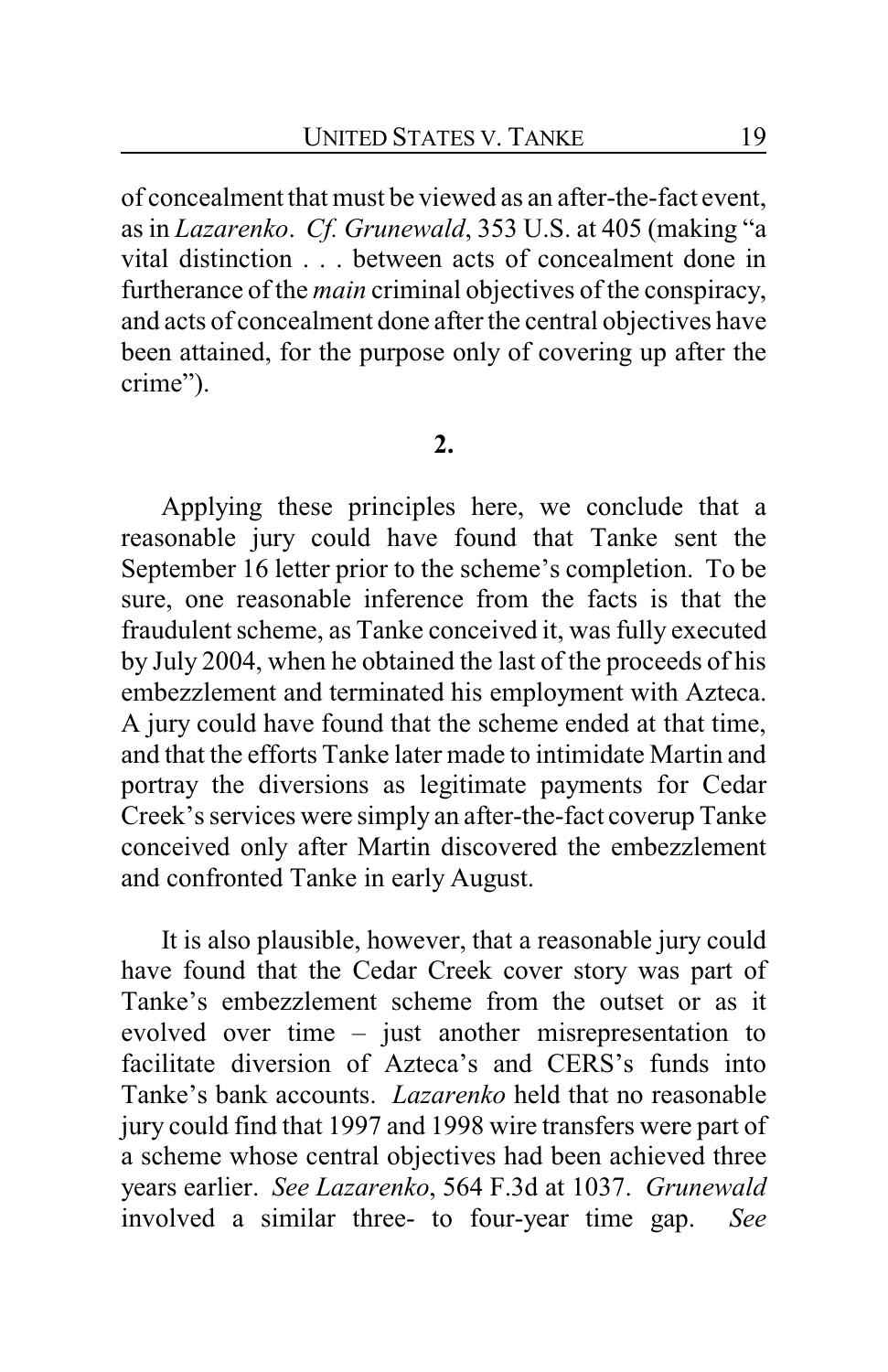*Grunewald*, 353 U.S. at 395–96. Here, by contrast, there was no such gap, and the September 16 letter was just the tail end of a series of false and misleading financial transactions and statements that comprised the embezzlement scheme. Under the totality of the circumstances, a reasonable jury could have found that the Cedar Creek cover story was a link in the fraudulent chain rather than a post-completion coverup. *Cf. Lazarenko*, 564 F.3d at 1037.

We note that different jury instructions would have been helpful. The district court could have instructed the jury that it had to find that the mailings were sent prior to the scheme's completion and that completion of the scheme turned on the scope of the scheme as devised by Tanke. Had the jury been so instructed, it might have been more likely to find that the scheme was completed in July and that the Cedar Creek cover story was conceived and executed separately. No such instructions were given, however, and Tanke does not challenge the instructions provided to the jury. The only question he raises is whether, judged by the statutory requirements, a reasonable jury could have found that the letter of September 16 was sent in furtherance of his fraudulent scheme. We reject Tanke's argument that his conviction on count 2 must be reversed because the scheme was completed before the September 16 letter was mailed.

#### **3.**

We also reject Tanke's alternative argument that the September 16 letter cannot support a conviction for mail fraud because it was sent after Martin had uncovered the fraud. First, as a factual matter, it is not clear that Martin had uncovered the full extent of the fraud when the letter was sent. Second, even if the fraud had been fully exposed, we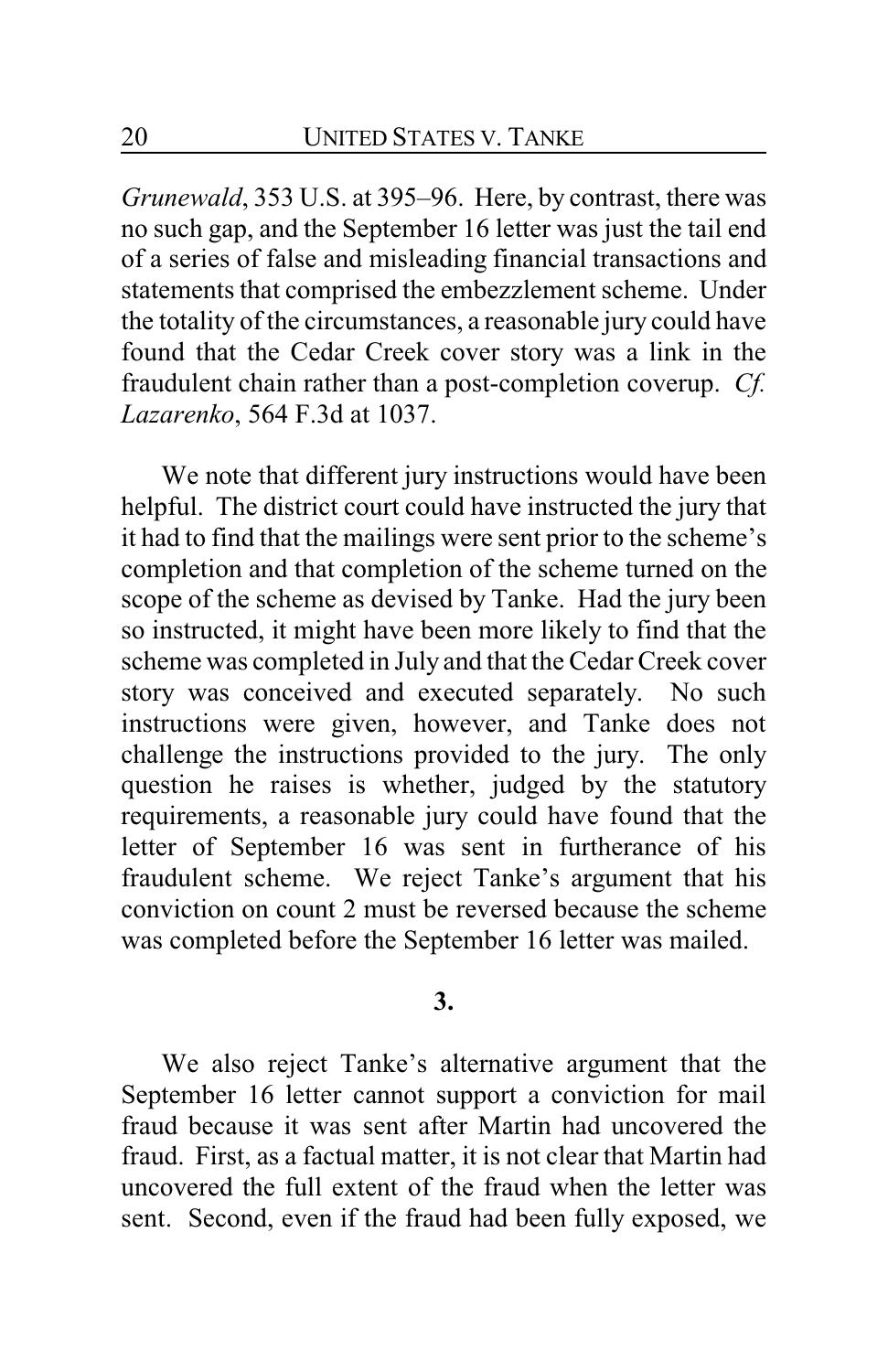are not aware of any authority supporting the proposition that a mailing cannot further a fraudulent scheme merely because the scheme has already been uncovered. To be sure, mailings that serve only to make detection *more* likely do not further the scheme. *See Lo*, 231 F.3d at 479; *United States v. Manarite*, 44 F.3d 1407, 1413 (9th Cir. 1995). But we have never laid down a categorical rule that post-detection mailings, if sent before the scheme's completion, fall outside the statute. Such mailings can further the scheme by, for example, persuading the victim that the fraud did not in fact occur, confusing the issues, discouraging the victim from going to the authorities or establishing a cover story that might be helpful at trial.

For the above reasons, we hold that sufficient evidence supported Tanke's mail fraud conviction on count 2 of the indictment, and we affirm the conviction.

# **B. Bankruptcy Misrepresentation Enhancement**

Tanke challenges the district court's application of a 2 level sentencing enhancement for making a misrepresentation during the course of a bankruptcy proceeding. We review the district court's interpretation of the Sentencing Guidelines de novo and its factual findings for clear error. *United States v. Swank*, 676 F.3d 919, 921 (9th Cir. 2012). There is an intracircuit split as to whether the standard of review for application of the Guidelines to the facts is de novo or abuse of discretion. *See id.* at 921-22. There is no need to resolve this split where, as here, the choice of the standard does not affect the outcome of the case. *See id.* at 922.

The United States Sentencing Guidelines Manual (U.S.S.G.) provides: "If the offense involved . . . a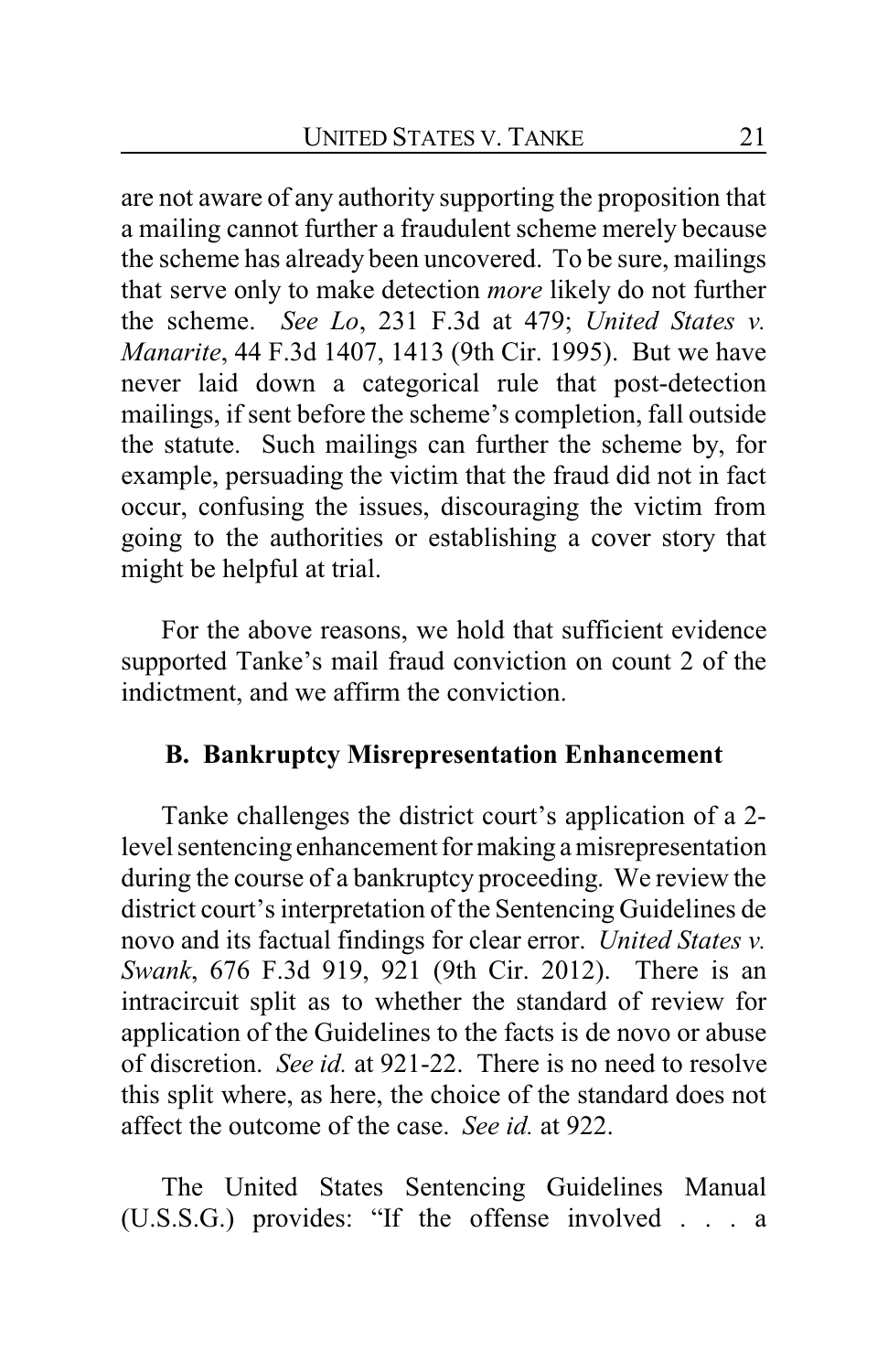misrepresentation or other fraudulent action during the course of a bankruptcy proceeding . . . , increase by 2 levels." U.S.S.G. § 2B1.1(b)(9)(B). Tanke argues that his offense did not "involve" a misrepresentation because his fraudulent scheme was completed in 2004, four years before he gave false testimony in a bankruptcy proceeding. **<sup>4</sup>** Under § 1B1.3, however, relevant conduct for purposes § 2B1.1(b) includes all acts committed "during the commission of the offense of conviction, in preparation for that offense, *or in the course of attempting to avoid detection or responsibility for that offense*." *Id.* § 1B1.3(a)(1) (emphasis added). Tanke's false testimony in the bankruptcy proceeding may not have occurred in preparation for or during the commission of the offense, but it plainly occurred "in the course of attempting to avoid detection or responsibility for that offense." *Id.*; *accord United States v. Rivera-Gomez*, 634 F.3d 507, 513 (9th Cir. 2010) (concealing conduct that "occurred long after the" initial offense is still covered by the Sentencing Guidelines, because "nothing in the Guidelines establishes that conduct ceases to be relevant after a specified period of time"). The district court therefore did not err by applying the enhancement.

# **C. Sophisticated Means Enhancement**

We also reject Tanke's argument that the district court erred by imposing a 2-level enhancement for using

**<sup>4</sup>** Azteca filed for bankruptcy protection in 2004. In 2006, the bankruptcy trustee sued Tanke to recover embezzled funds. Tanke testified in that proceeding in 2008, asserting that as vice president of Azteca he had full authority to settle Azteca's obligations and, because the company allegedly owed Cedar Creek money on old invoices, his diversion of checks was done with authority – testimony that the bankruptcy court found not credible.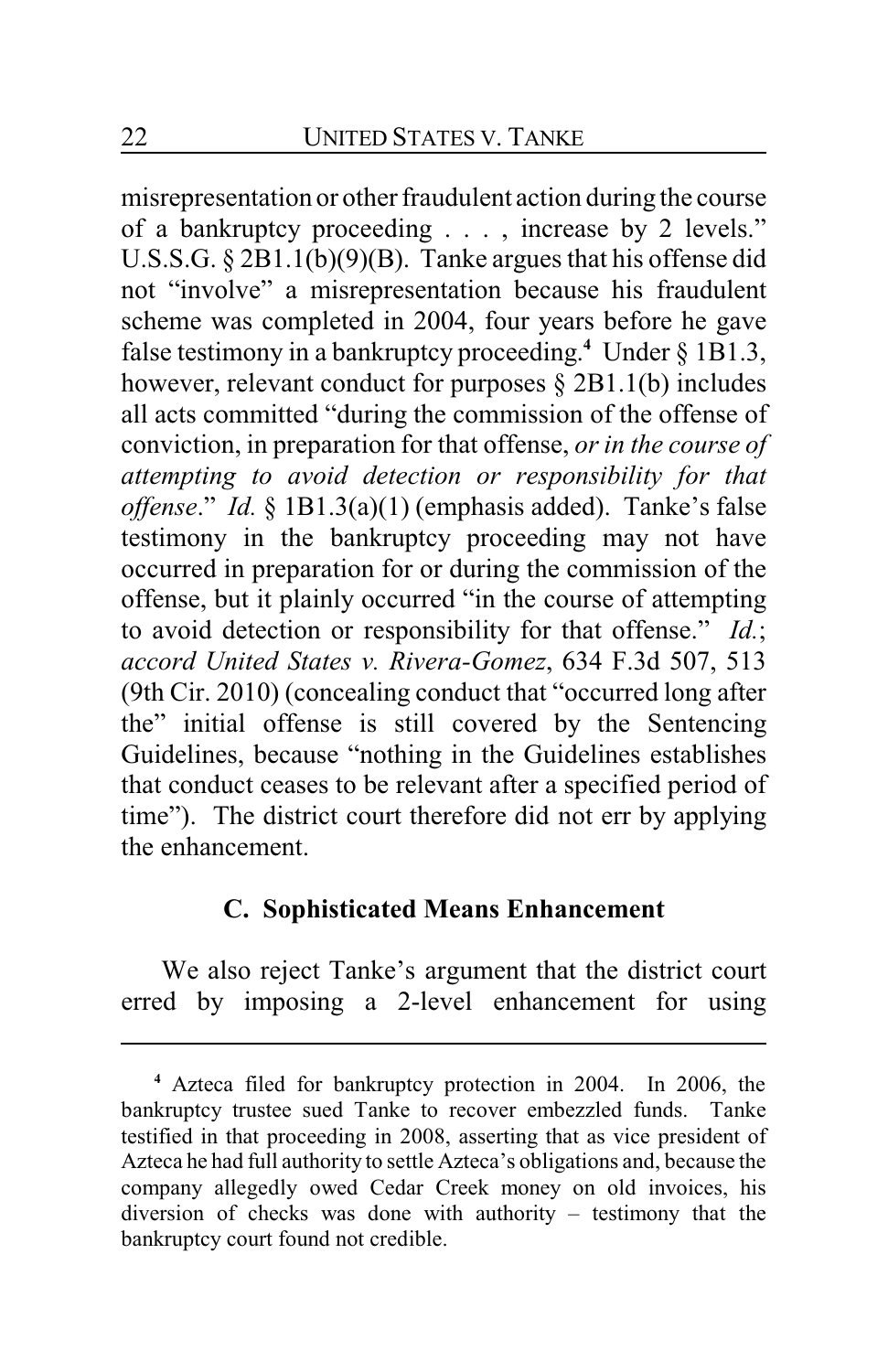sophisticated means. Under U.S.S.G. § 2B1.1, "[i]f . . . the offense . . . involved sophisticated means, increase by 2 levels." *Id.* § 2B1.1(b)(10)(C). The commentary describes sophisticated means as:

> especially complex or especially intricate offense conduct pertaining to the execution or concealment of an offense. For example, in a telemarketing scheme, locating the main office of the scheme in one jurisdiction but locating soliciting operations in another jurisdiction ordinarily indicates sophisticated means. Conduct such as hiding assets or transactions, or both, through the use of fictitious entities, corporate shells, or offshore financial accounts also ordinarily indicates sophisticated means.

*Id.* § 2B1.1 cmt. n.9(B). The district court found that this enhancement applied because "the trial testimony clearly showed a high level of planning and concealment of defendant's theft, much more than simply diverting business checks into the defendant's company's bank accounts for his personal use as the defendant argues." The court found that Tanke, "as vice president of Azteca, carefully engaged in dozens of various acts over a period of over 16 months to execute and conceal three separate types of fraud on the victim and his two business entities."

Although Tanke did not use "fictitious entities, corporate shells, or offshore financial accounts," as the Sentencing Commission's commentary contemplates, he created at least six false invoices and falsified carbon copies of checks in Azteca's check register on at least 10 occasions to conceal the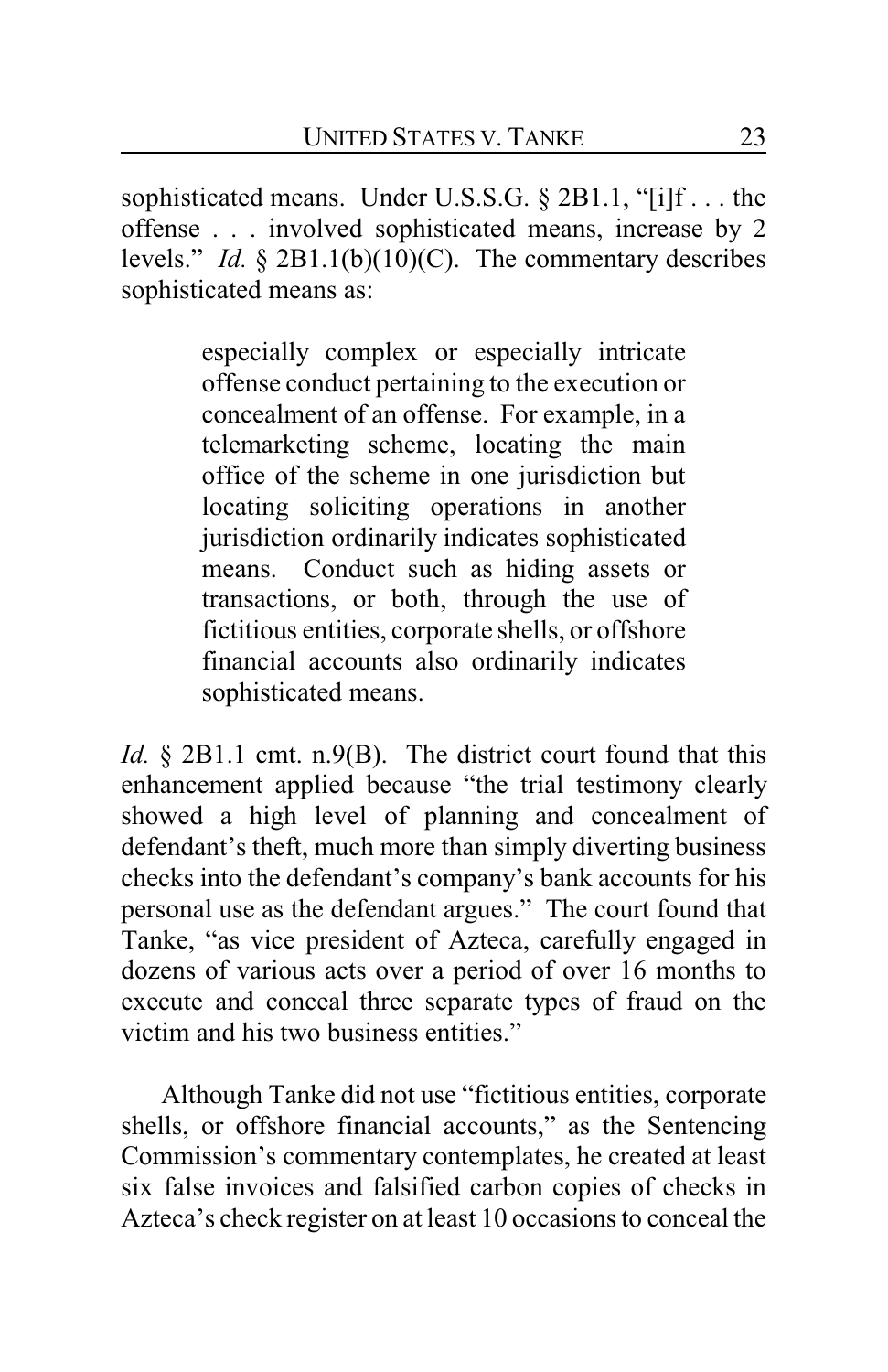payments. These means as a whole were sufficiently sophisticated to support the district court's decision. *See United States v. Horob*, 735 F.3d 866, 872 (9th Cir. 2013) (per curiam) (affirming the application of the sophisticated means enhancement because, among other things, the defendant "fabricated numerous documents" and "the complicated and fabricated paper trail made discovery of his fraud difficult"); *cf. United States v. Jennings*, 711 F.3d 1144, 1145 (9th Cir. 2013) (applying U.S.S.G. § 2T1.1(b)(2)) ("Conduct need not involve highly complex schemes or exhibit exceptional brilliance to justify a sophisticated means enhancement.").

# **III. CONCLUSION**

We affirm Tanke's conviction on count 2 of the indictment. We hold that the district court did not err by imposing sentencing enhancements under U.S.S.G.  $\S 2B1.1(b)(9)(B)$  and  $(b)(10)(C)$ . We hold, in accord with the government's concession, that the district court plainly erred by including \$44,715.21 in restitution for fraudulent credit card charges and \$1,851.38 in restitution for wage overpayments that were not part of the offenses of conviction and by failing to note the waiver of interest on restitution on the judgment. The case is remanded to the district court for appropriate proceedings.

# **AFFIRMED IN PART, VACATED IN PART AND REMANDED.**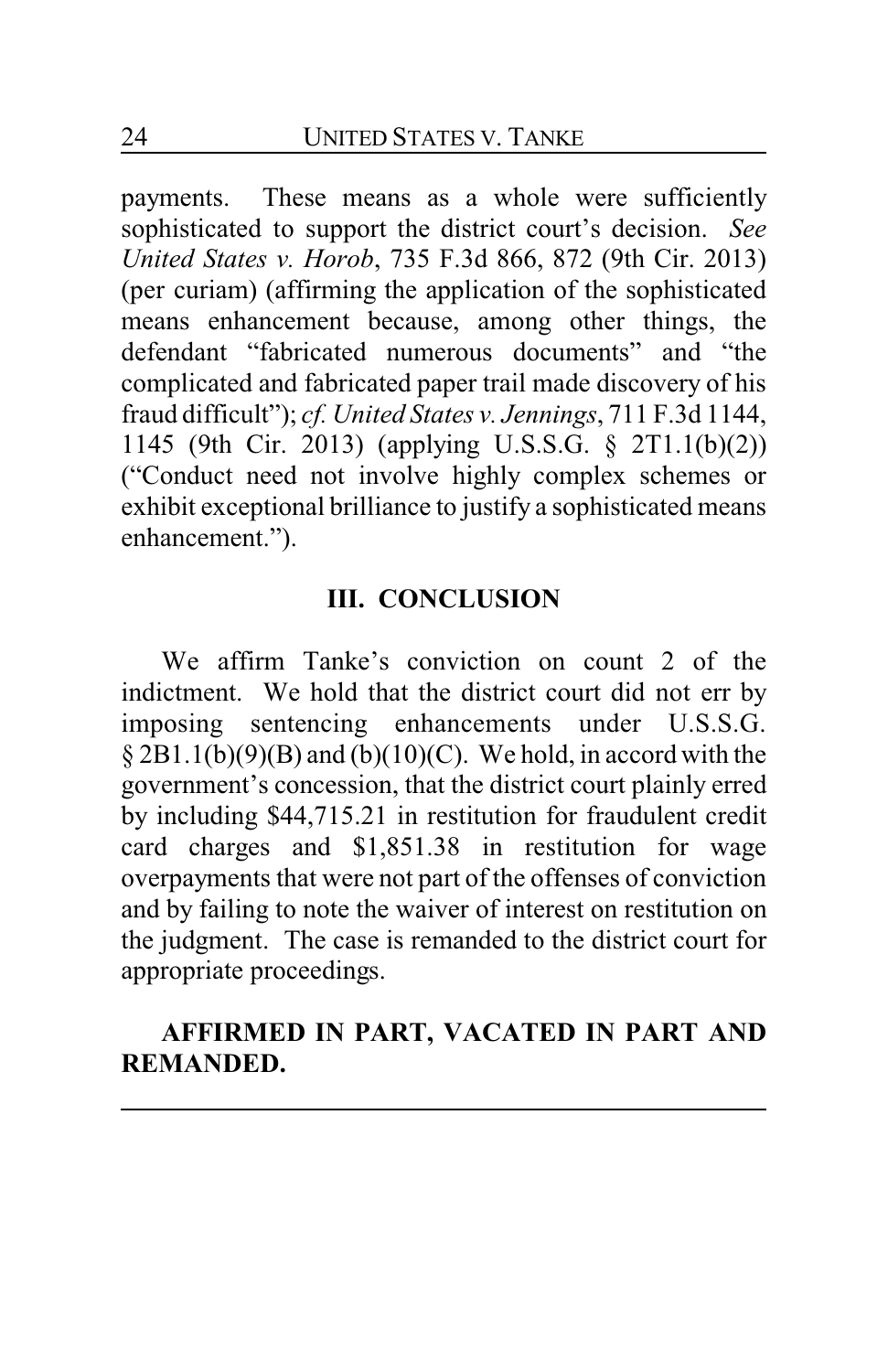# WALLACE, Circuit Judge, concurring:

I concur in the majority's judgment, but write separately to point out the opinion's limited holding and unnecessary reasoning. First, though the majority uses the term "totality of the circumstances" as the test to determine whether a reasonable jury could conclude that a "lulling letter" was part of the fraud, the opinion actually affirms Tanke's conviction based on just one circumstance, the limited period of time between the completed fraud and the September 16, 2004 lulling letter. That narrow focus wrongly implies a "statute of limitations" approach to mail fraud liability. Second, the majority incorrectly dismisses the weight of precedent from our sister circuits. The reasoning of those courts is more persuasive than that of the majority, and regardless, rejecting that reasoning is dicta.

The precise question before us is whether the letter Tanke sent on September 16, 2004 to conceal his check diversion scheme violated the federal mail fraud statute. In Section II.A.1, the majority states that "mailings designed to avoid detection or responsibility for a fraudulent scheme fall within the mail fraud statute when they are sent before the scheme is completed." *Infra* at 18. To determine when a scheme is completed, the majority "look[s] to the scope of the scheme as devised by the perpetrator." *Id*. The majority rejects outof-circuit decisions that the opinion says "extend liability further." *Id.* at 14. The majority concludes that the September 16, 2004 letter was part of the scheme "as devised by" Tanke because under the "totality of the circumstances" a reasonable jury could plausibly conclude that the letter "was a link in the fraudulent chain" of Tanke's scheme. *Id.* at 20.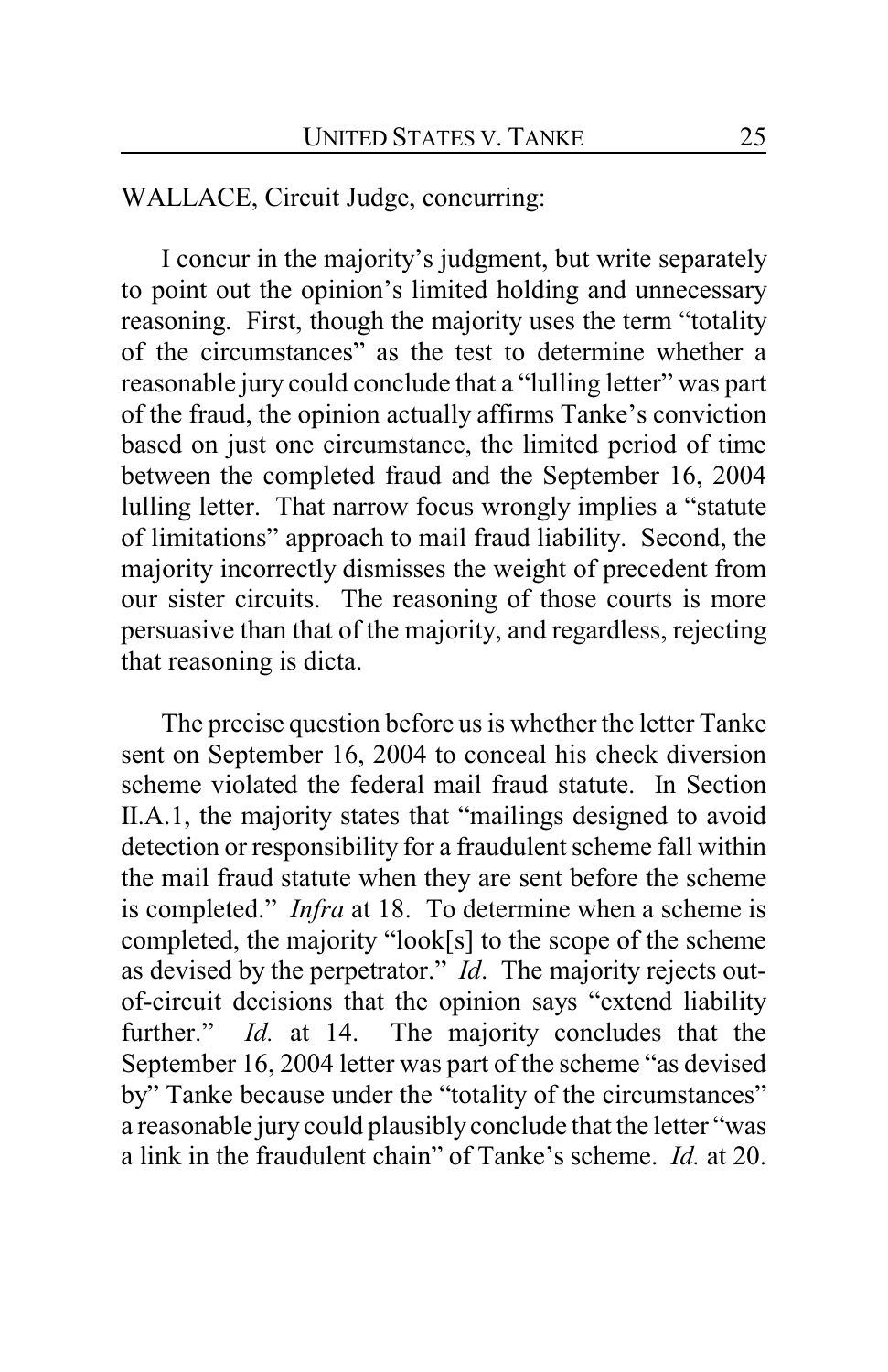Although the majority uses the term totality of the *circumstances*, plural, the opinion cites just one circumstance to support its conclusion that the September 16, 2004 letter was "the tail end" of Tanke's fraud: "there was no such [three- to four- year] gap" between the letter and the achievement of the central objectives of scheme when Tanke diverted the last check. *Id.* The majority affirms Tanke's conviction because only a few months passed between the last diversion of checks in July 2004 and the September 16, 2004 letter.

I concur with the majority that a lulling letter, sent to conceal a completed fraud, is mail fraud when under the totality of the circumstances a reasonable jury could plausibly conclude the letter was part of the scheme that a defendant devised.

However, I do not accept two unnecessary aspects of the majority's opinion. First, the majority's narrow focus on the singular circumstance of the "time gap" between fraudulent acts and the lulling letter is misleading, because it suggests a "statute of limitations" approach to liability. Contrary to the implication of the majority opinion, neither the mail fraud statute nor our cases set an automatic cutoff date for liability. The gap between the completion of the fraudulent acts and the misleading letter is merely one circumstance in our review of the jury's decision. The majority offers no reason why a gap of a few months, by itself, would make the letter part of the fraud, while a gap of a few years would immunize a defendant from mail fraud liability. Such line-drawing immunity is inconsistent with our case law. *See United States v. Mitchell*, 744 F.2d 701, 703 (9th Cir. 1984) (a letter is mail fraud "if the completion of the scheme *or* the prevention of its detection is in some way dependent upon the mailings")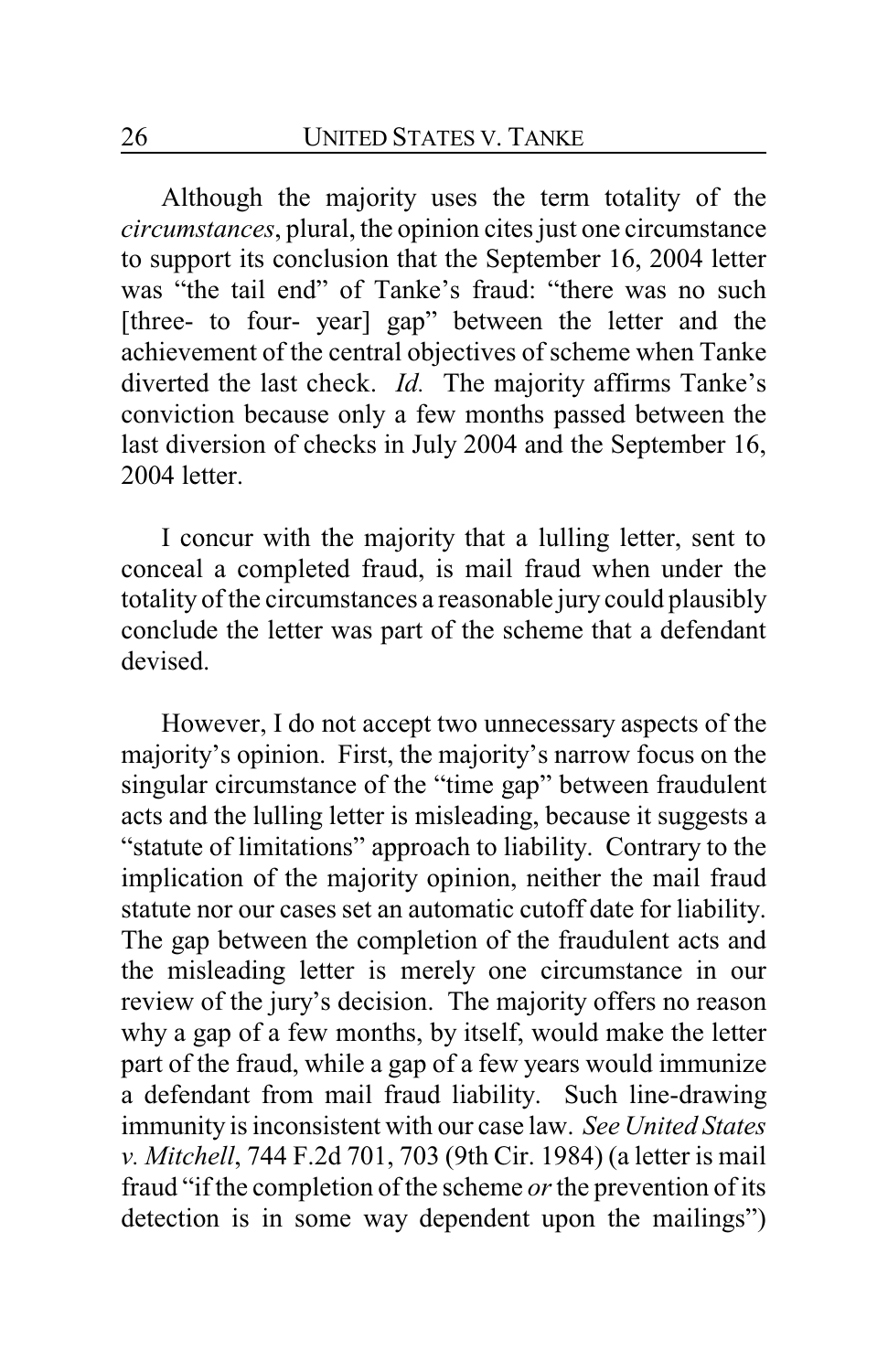(emphasis added); *Sun Sav. & Loan Ass'n v. Dierdorff*, 825 F.2d 187, 196 (9th Cir. 1987) (affirming mail fraud liability for a misleading letter designed "to prevent the development of any suspicion" of the defendant, which was sent on September 26, 1984, more than six months after he made the final illicit cash deposit on March 15, 1984); *cf. United States v. Lazarenko*, 564 F.3d 1026, 1037 (9th Cir. 2009) (reversing wire fraud conviction not simply because of the three year gap, but because "[n]othing in the evidence supports an inference, let alone a conviction, on the grounds that the [concealment] were simply a delayed link in the fraudulent chain"); *accord United States v. Stinson*, 647 F.3d 1196, 1215–16 (9th Cir. 2011) (interpreting *Grunewald v. United States*, 353 U.S. 391 (1957), to mean that "recent acts of concealment" can be "in furtherance" of the initial conspiracy and thus properly part of the initial crime).

Second, the weight of out-of-circuit precedent may well "extend liability further" than the majority would in certain cases, because the out-of-circuit cases properly apply the totality of the circumstances test. *See United States v. Hoffman*, 229 F. App'x 157, 158 (3d Cir. 2007) (unpub.); *United States v. Lopez*, 71 F.3d 954, 961–62 (1st Cir. 1995) (affirming wire fraud conviction for deceptive faxes sent within two years of the fraud), *abrogated on other grounds by United States v. Wells*, 519 U.S. 482 (1997); *United States v. Young*, 955 F.2d 99, 108 (1st Cir. 1992) (affirming mail fraud conviction for a deceptive letter sent about one year after the fraud); *United States v. Tocco*, 135 F.3d 116, 126 (2d Cir. 1998) (affirming mail fraud conviction for a deceptive letter sent about four months after the fraud because "[a] factfinder could reasonably conclude that the [] letter was designed to . . . defer any complaint to the authorities about the defendant . . . thus making his apprehension less likely"); *United States*